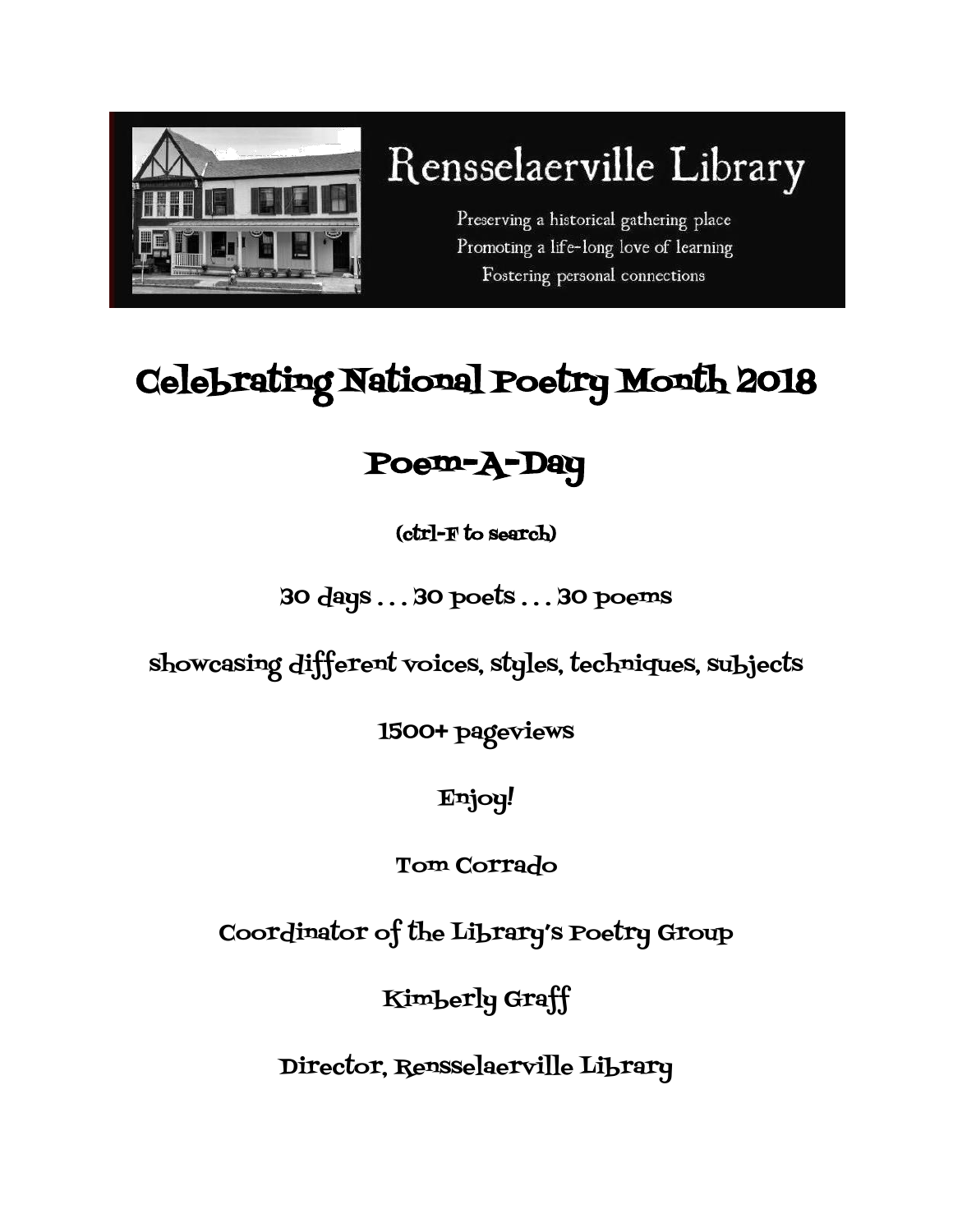April 1

The Dog

by Thomas Bonville

Whose dog is that? I wondered, the sun elbowing its way into the winter daybreak, the animal ambling along the edge of my property, by the woods, not stopping, not sniffing, not looking about, soon, trotting out of sight, into the brush, the trees the maples, the white birches, the red oaks, dormant, in repose, Ten Mile Creek nearby, more ice than open water and the field at the back of my house, looking like it always does, a fresh February snow from three days ago, on the ground, undisturbed, until this morning, my thoughts, undisturbed, until I realized, sitting with my second cup of coffee, I had seen a coyote.

About the poet:

Thomas Bonville participates with the Rensselaerville Poets. He is a retired elementary school teacher.

\*\*\*\*\*\*\*\*\*\*

April 2

Dahlia

by Howard J. Kogan

The wizened tuber that appeared dead all winter and resembles Maria Ouspenskaya more each day

in spring sends up shoot after shoot life wants more life life finds a way.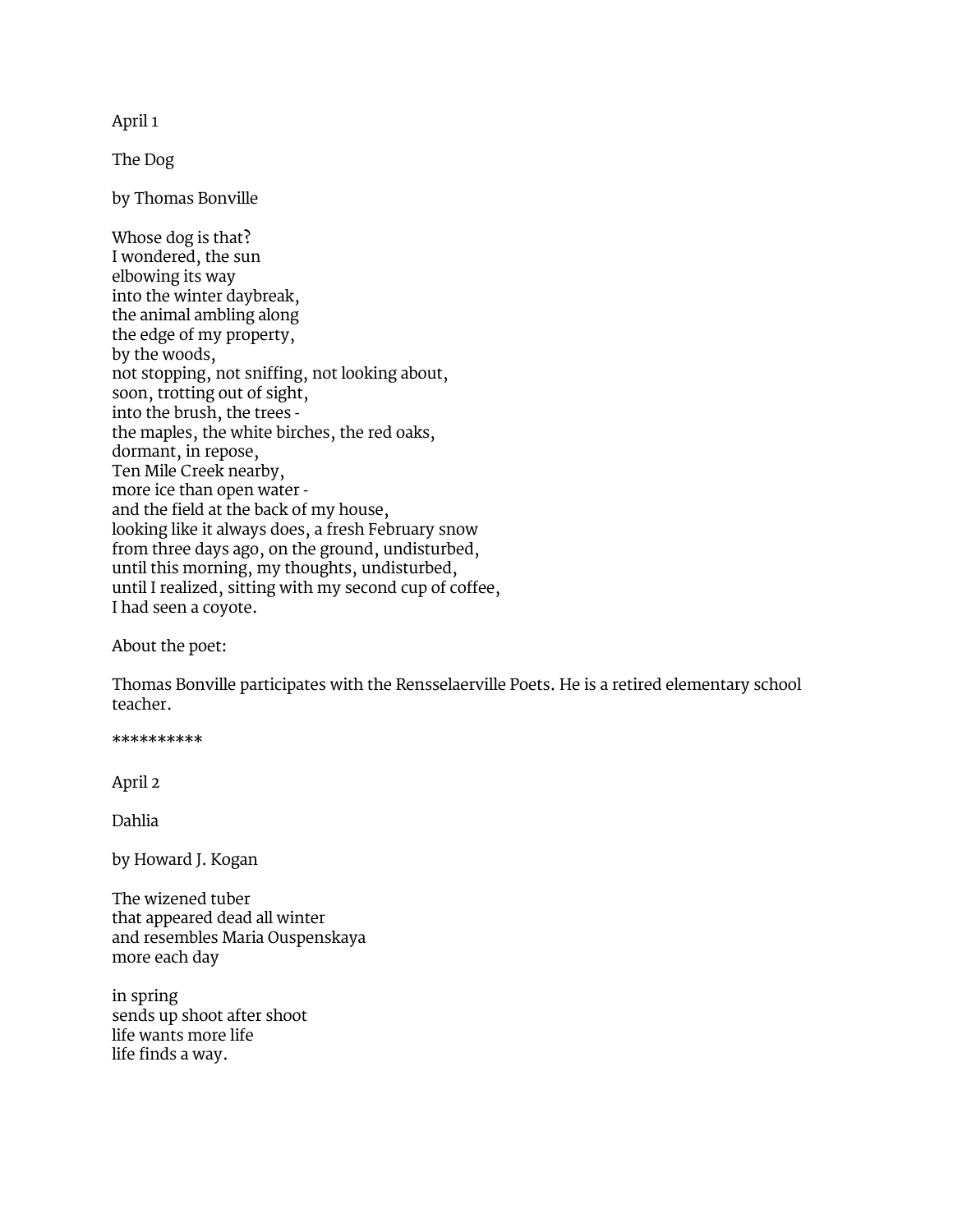#### About this poem:

"I grow dahlias and over the winter when the tubers are stored in my cellar many appear dried up and dead. Yet almost always they will come through in spring. Maria Ouspenskaya plays the Wolfman's mother in the original film and has a gloriously poetic name."

About the poet:

Howard J. Kogan is a psychotherapist and poet.

\*\*\*\*\*\*\*\*\*\*

April 3

Bison Turd in a Peanut Butter Jar

by Charles Rossiter

It sits on the top shelf in my office, and with it, memories of Teddy Roosevelt National Park,

North Unit, just up the road from Grassy Butte with the sod roof post office and the campground

so far inside the park that even the tire hum of passing cars on two-lane US 85

can't be heard, only the sweet harmonic howls of coyotes that swooned us to sleep.

Dusty trails, the Little Missouri River trickling by, Diamond Willows that can cure a headache.

All that from a simple lump of bison turd picked up on the trail by the light of the just rising sun

before a campfire breakfast, and heading back to the world of cities traffic and electric distractions

where folks don't generally think of excrement from large mammals as a form of memorabilia.

About this poem:

In my home office one day I happened to glance up and notice the peanut butter jar with bison turd and flashed on the idea that it's probably not too common to have a piece of shit on a shelf as a meaningful memento of a road trip so I began writing to see what might come out. TR National Park, North Unit, was a particularly pleasant road experience due to the remoteness of the campground and the coyotes that are mentioned in the poem.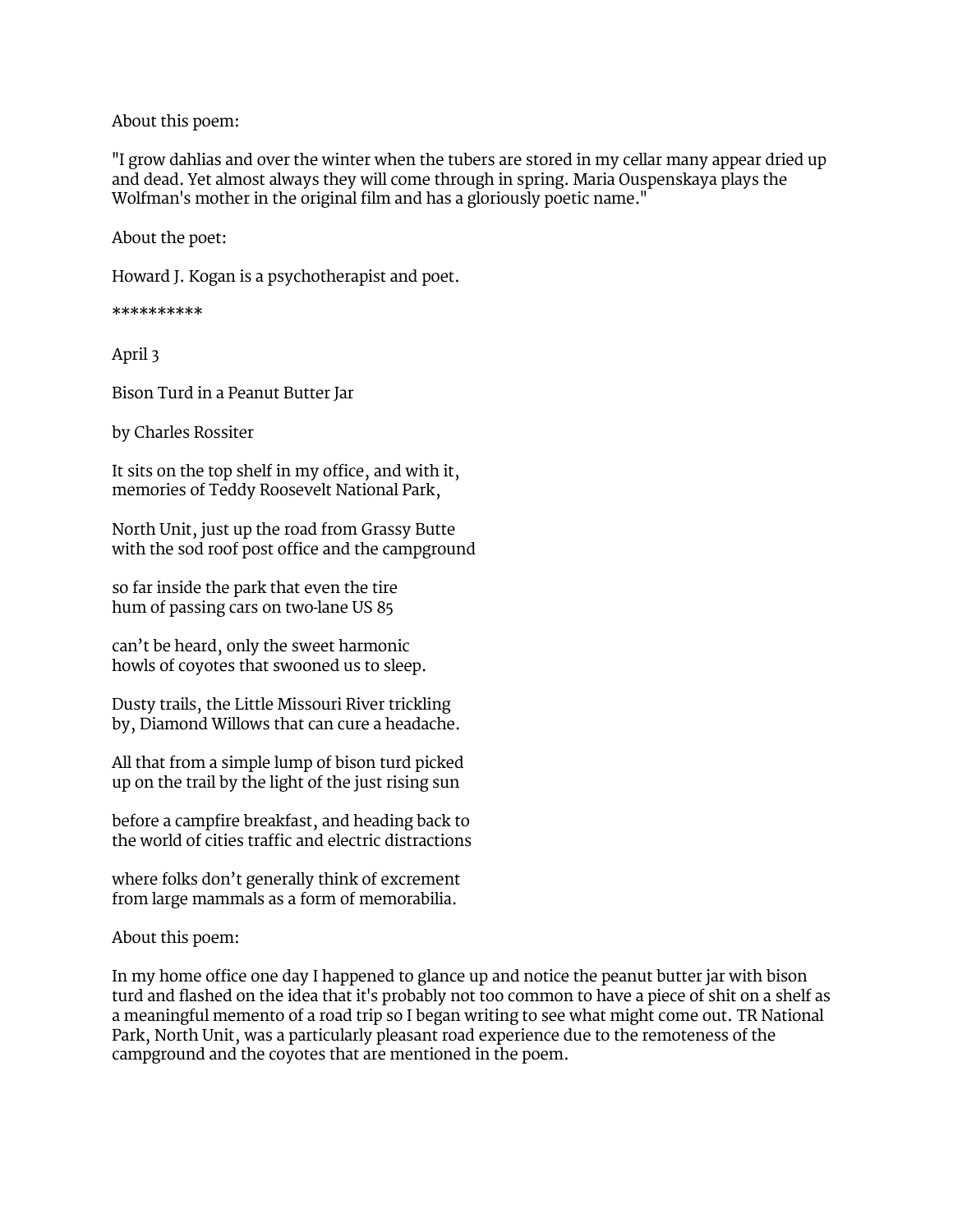#### About the poet:

Charles Rossiter, National Endowment for the Arts Fellowship Recipient, hosts the twice-monthly podcast series at [www.PoetrySpokenHere.com](http://www.poetryspokenhere.com/). His work has been featured on NPR's "Poet and the Poem." During the 1990s he produced and hosted Poetry Motel, a cable television program seen on community access stations around the Northeast. Recent books include: All Over America: Road Poems, Winter Poems, Cold Mountain 2000: Han Shan in the City, and Lakeside Poems.

\*\*\*\*\*\*\*\*\*\*

April 4

Crazy Cenci

by Gary Maggio

Granny made bow-tie cookies called Cenci Delicate crumbly fried dough ribbons, Which she sweetened with honey and confectionery sugar Which stuck to the tips of your cold lips and fell like snowflakes Onto her worn-out rug tattered by fireplace smoke.

There was thin onion Sicilian pizza for breakfast Without tomato sauce, stuffed shells and manicotti And ravioli - a Ricotta-filled paradise - for dinner, But I don't remember what they tasted like, just the fragile pastry that made you crazy happy.

I can remember too the taste of a little mean cousin's Screams, her mouth dribbling Cenci and honey, When an impatient aunt told the child, frantic, that Santa Only brought presents to children who saw him In the sky;

At the base of the winding staircase That would soon lift us to bed, to be awakened for gifts At one a.m., stumbling down in flannel pajamas, The aunt and another vengeful sister and an uncle stood in front of the side door window,

blocking my little cousin's view of the dark-white sky, and they waved and sang "Goodbye, Santa!" And "Merry Christmas, Santa!" and "Fly away, Santa!" And he did and was gone and she shrieked, her chest heaving, choking, demented, on her Cenci.

About the poet:

Gary Maggio wrote his first poem, "October," at age 50 in 1999 in a NYS Writers Institute workshop overseen by Irish poet John Montague. Over the years, his poems have appeared in several literary and university magazines, both in paper versions as well as online. Gary is also a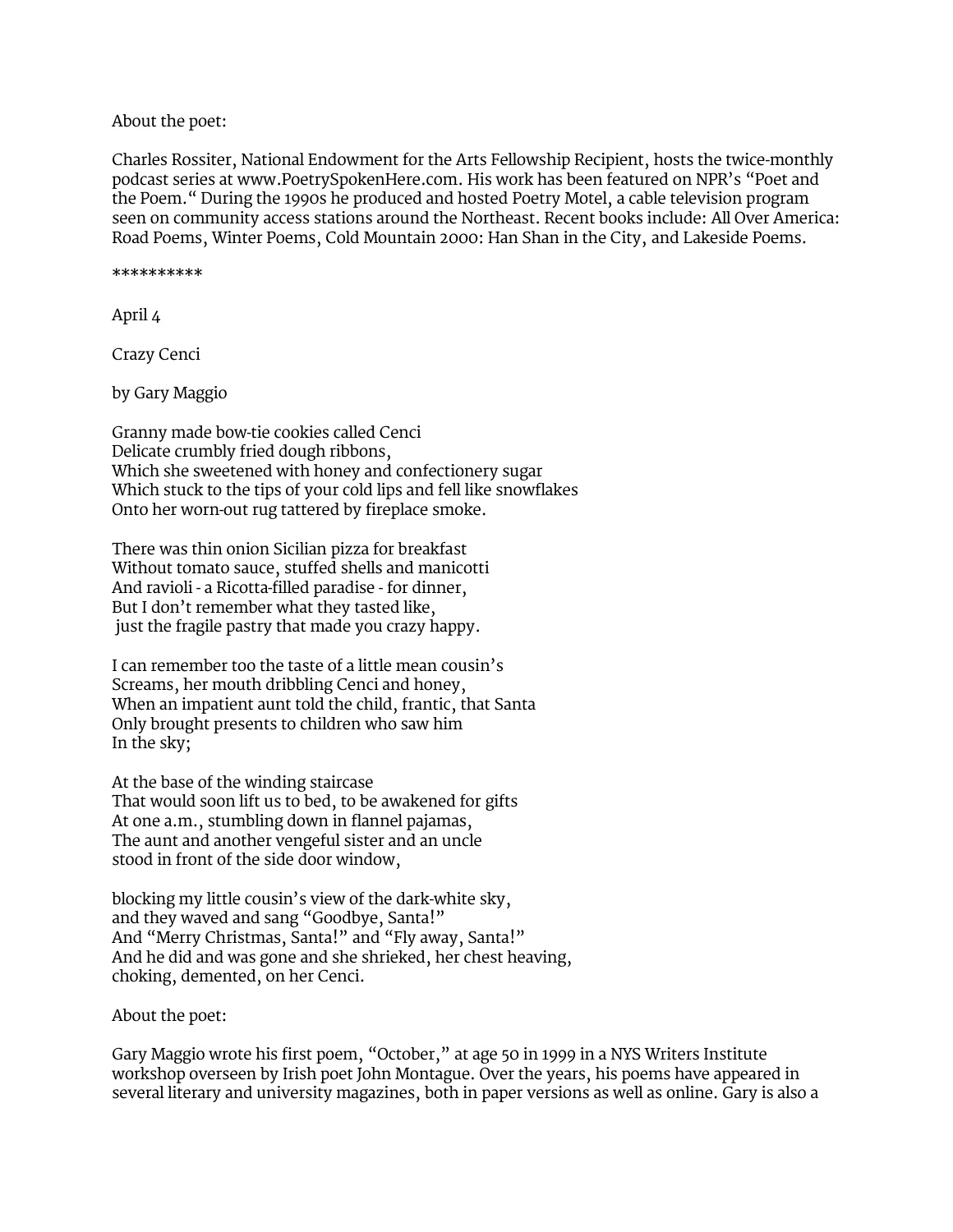visual artist; you can see his work, including some current poems, on his website, [www.gmagikman.com.](http://www.gmagikman.com/)

\*\*\*\*\*\*\*\*\*\*

April 5

Spathe Is the Plathe

*It looked more fake than the real thing.* - Andy Warhol

by Dan Wilcox

The eclipse is on TV the Great American Eclipse they say. I listen to Sun Ra "Space is the Place" - of course where else is there?

I like the New Moon best because I have to believe it is there each month just as the clouds today challenge the claim that it is the Moon blocking the Sun, not just storm clouds rolling in.

On TV the 8-year-old says, "I've never seen anything like it!" She has yet to see Prom night the back seat of that Honda a missed period, throwing up in the last pew of church.

TV instant re-runs repeat the eclipse in places no one goes to & the Sun & I have a Corona.

This Great American Eclipse on my TV is like internet sex: so much better than the real thing.

& in Carhenge, Nebraska 93 million miles from the Sun 239,000 miles from the Moon 200 miles from Nowhere someone on TV says, "It's like watching Day turn into Night" which I do each & every evening.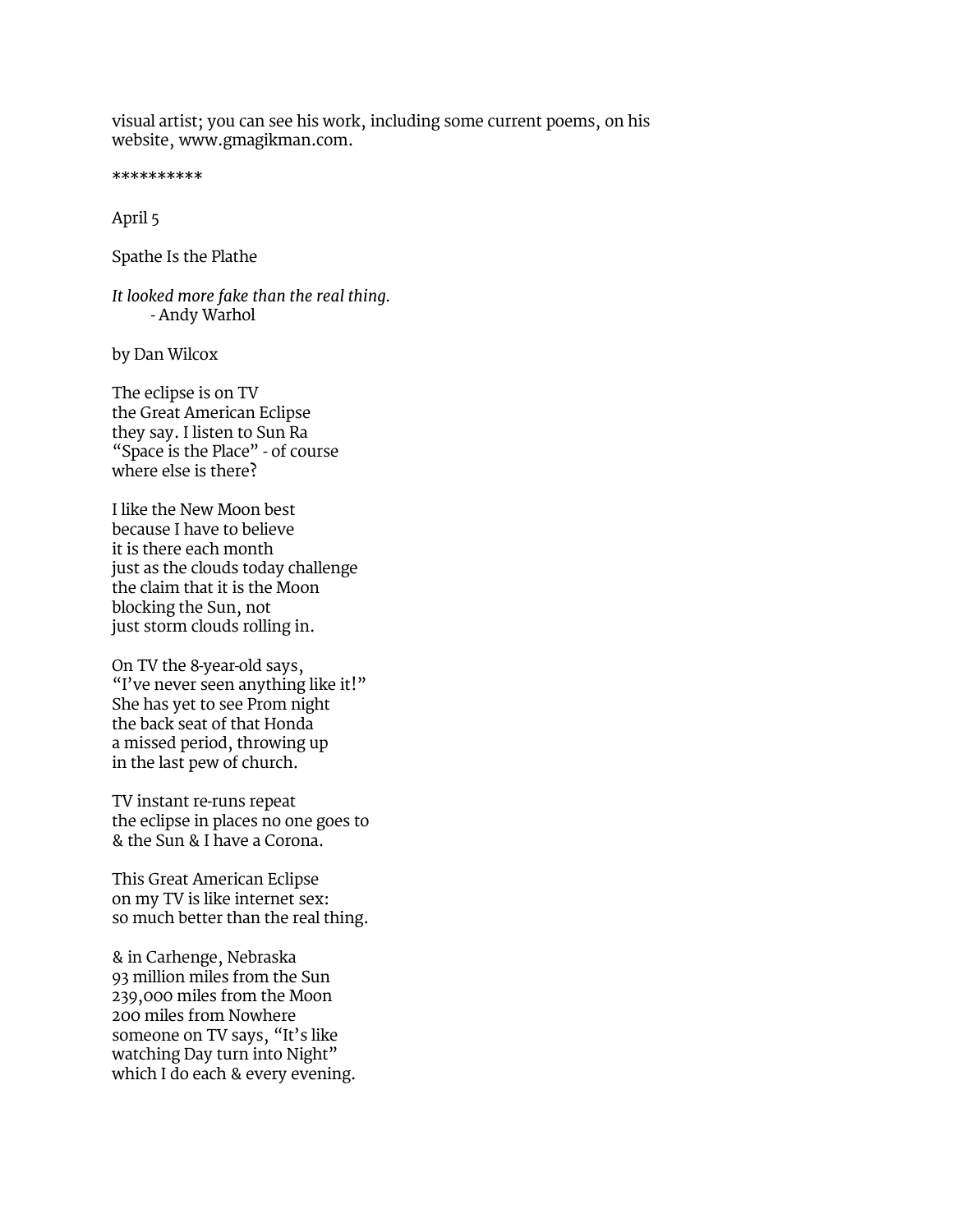In my backyard, even the birds think it's just another cloudy day.

About this poem:

I hate hype of any kind, & if someone wants to make America great again they would get rid of media hype, particularly of things that we can't control & that have been happening since at least the time our solar system was formed. During the eclipse last year I watched TV & took notes since being outside was so boring.

About the poet:

Dan Wilcox is a poet & peace activist, & is the host of the Third Thursday Poetry Night at the Social Justice Center in Albany, NY. He has the world's largest collection of photos of unknown poets.

\*\*\*\*\*\*\*\*\*\*

April 6

One Morning in Preston Hollow

by Robert A. Miller

Nine degrees Metallic cast to the sky The sun red and fiery orange Peeks over the mountain The dog noses around me, gets scratched Goes back to bed There are blossoms on the Christmas cactus Things are very simple now At seven oh five a.m. A rising sun The lives of plants and poets The wind

About the poet:

Robert A. Miller is a journalist, poet and short story writer living in the northern Catskills.

\*\*\*\*\*\*\*\*\*\*

April 7

Newtown

by Dianne Sefcik

five years it's been since they were shot to death twenty first graders six adults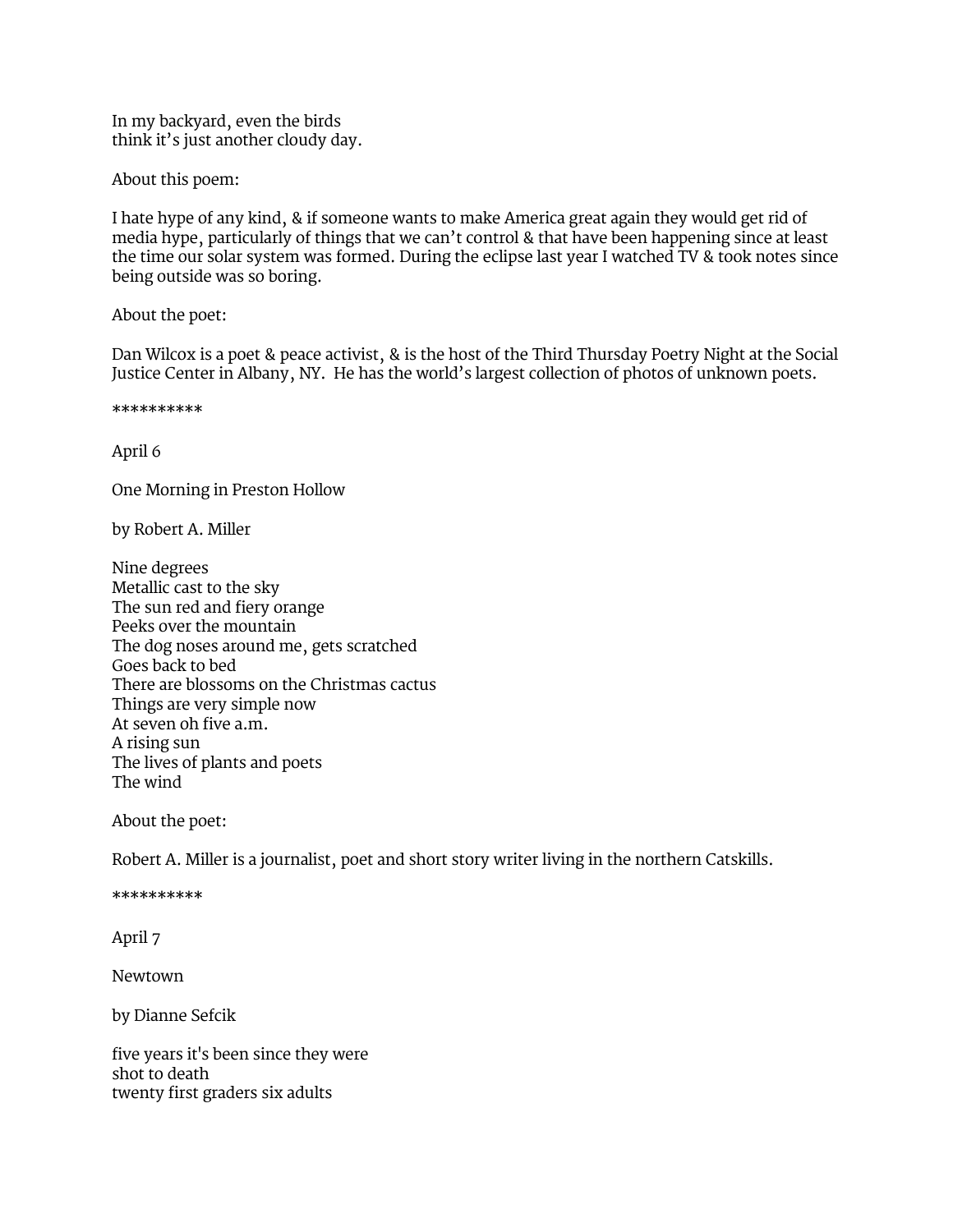yet another slaughter of innocents of innocence huddled in their classroom like puppies in a pen nowhere to go

so small they were with their little hands their little friends their little arguments and big joys the clothes their parents washed the breakfasts they had eaten just another ordinary precious day until he walked in

we thought about them their families the ones who survived the ruptured lives we thought about our own children parents siblings partners friends it could happen anywhere a home made bomb

We are all Sandy Hook the preacher said his boy of color newly killed like so many before him like the ones the dozens the hundreds thousands millions caught in the blind sights the crosshairs of an ancient perfected defect the legacy of Cain

a brief commotion in Congress like a leviathan roiling waters just below the surface only to submerge again unbreached the shadow of America huge growing Bury My Heart again and again never give up shine the light

About this poem:

This poem was written on the five year anniversary of the killings of elementary school children and staff in Newtown, CT. The killings continue.

About the poet:

Dianne Sefcik lives in rural Albany County, NY.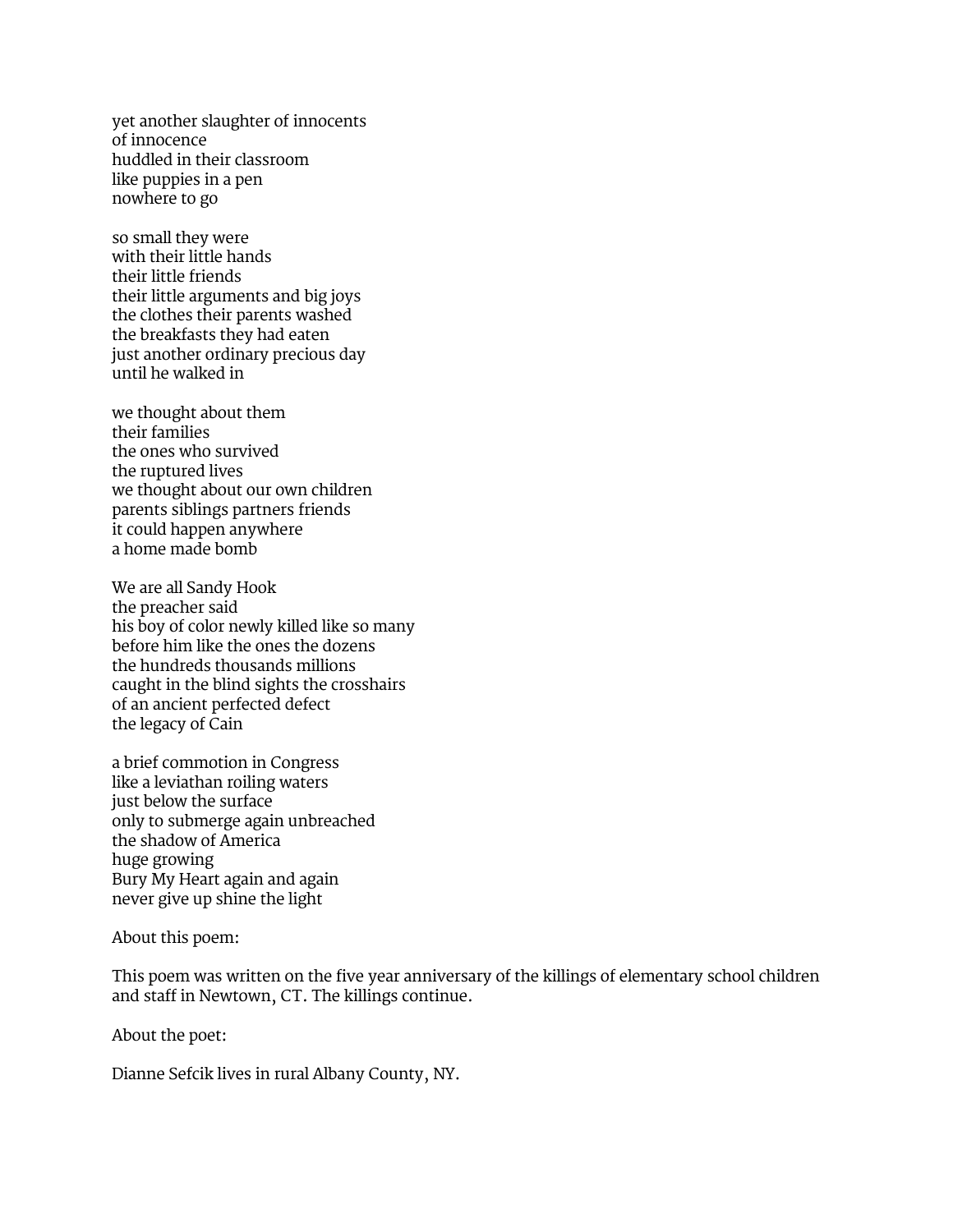\*\*\*\*\*\*\*\*\*\*

April 8

The World Has Gone MAD

by Nancy Dyer



Yes, that's right the world has gone MAD. STAAAARKKKKKKK RAAAAAVING MAD And who is to blame? OH yes, That one. And That one. And them. And it. And my mother And the establishment And the educational system And the weather And this Precedent (you can figure this out, can't you?) And the last one. . . . Yes, him, too. And why not BITCOIN?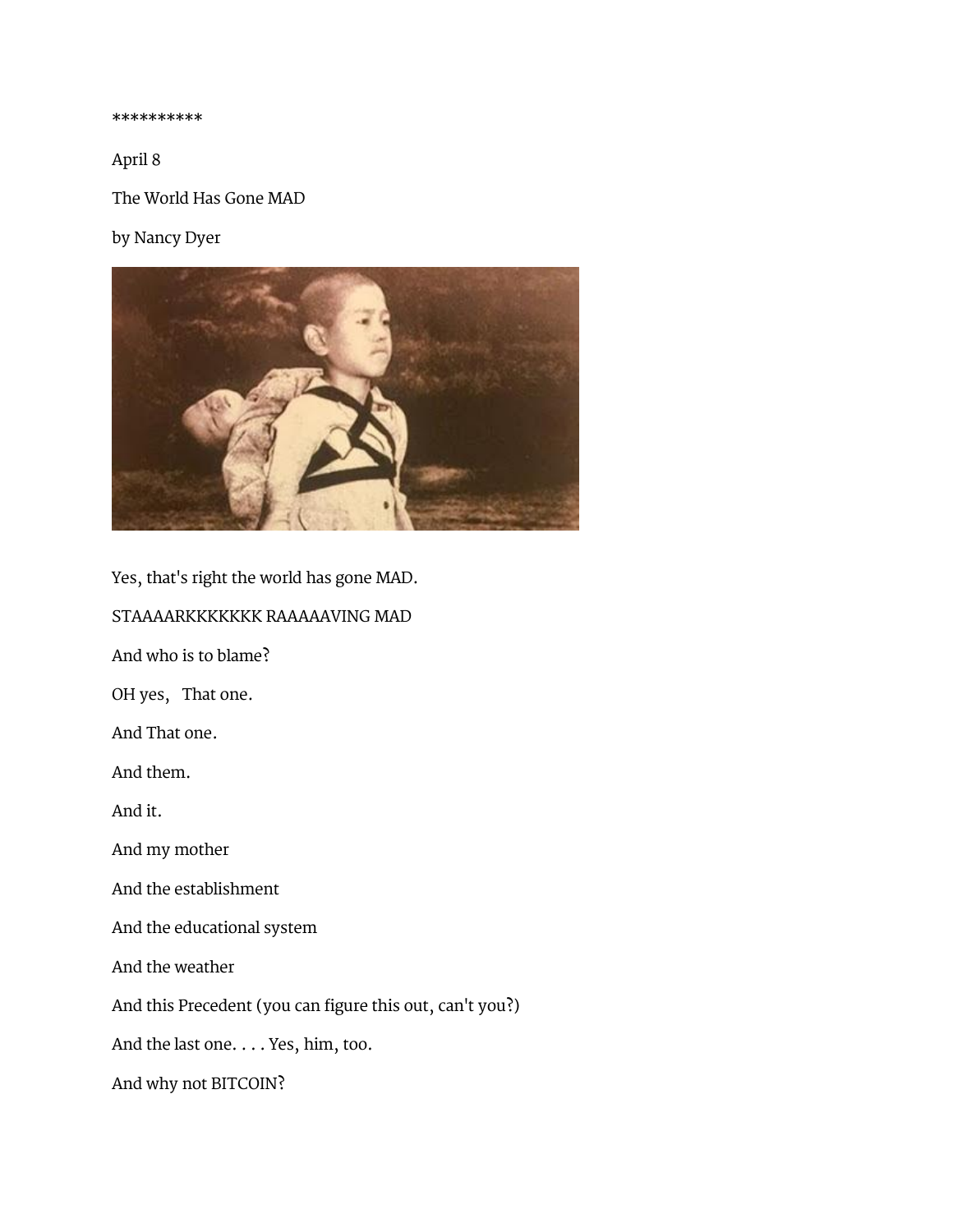But really, has anything ever really changed?

All the Avatars and Swamis and Gurus have come and gone.

Have they changed the world?

The world. This universe. This multiverse. . . .

Here for billions of years.

Do you really think anyone made a lasting difference?

When you go to sleep at night the world disappears, doesn't it?

And when You wake up, before U start THINKKKKKKKing -

Who or what are you really?

What if you just dropped your mind into the SEA of ETERNITY?

What would you do?

And if that doesn't work run the movie of your life backwards as fast as you can to circus music and see what you are after that.

About the poet:

Retired sales person. Taught yoga for 15 years.

\*\*\*\*\*\*\*\*\*\*

April 9

An Elegy Upon the Death of a Public House

*for Frank and Gert Smith*

by Dennis Sullivan

Have you heard the news Someone shot our tavern dead And escaped into the night The sheriff hasn't a clue Who pulled the trigger The causa mortis still unclear Some say greed fondled by despair.

What I do hear is bulldozers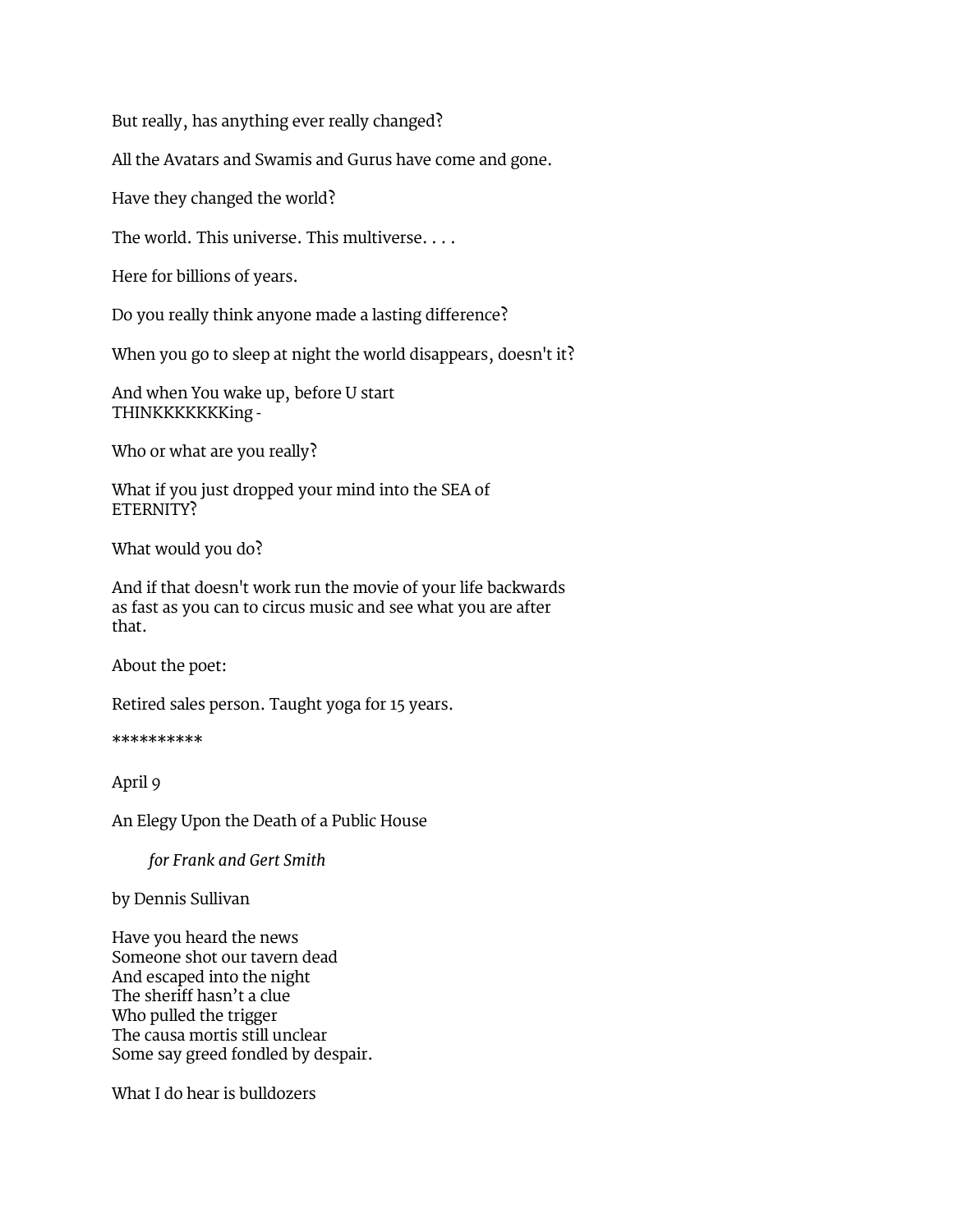And cranes are on the way To pull down every rim and rafter And push the scrap into the Vly Scraped up like something the dog Left steaming in the open air.

One source says the corpse will be torn Limb from limb like a quartered con The State wants out of sight and ear Before the solstice begins - With the corpus delicti gone Everybody'll go scot-free.

I see dump trucks lined up To cart away every drunken conversation Every rejected offer of love at last call Every stinking poem a stinking poet wrote Cackling like a witch around a bonfire. Buried forever will be Jim Reed Standing at the corner of the bar Asking about the meaning of a rill.

Travelers who pass by tell me They ate pizza on plates here With the kids packed in the car To pick apples below the mountain Or came to drink when the snow Got too high along the bridge Mocking the weak-of-heart.

I used to see a politician with a gal He later married for love and dough, He waved to passersby like kin But could not escape sadness I don't think he ever went to school.

That's what they're saying They're saying they came to eat And drink and speak of love Some to honor the Muse By singing verses in a corner - The lines of one leaked so He whined about love Without good head.

But since I'm neither judge nor jury To say who deserves Euterpe's awe I'll praise instead the syntax I saw writ and sung in agony here As real judges like hierarchs Picked a laureate for the town.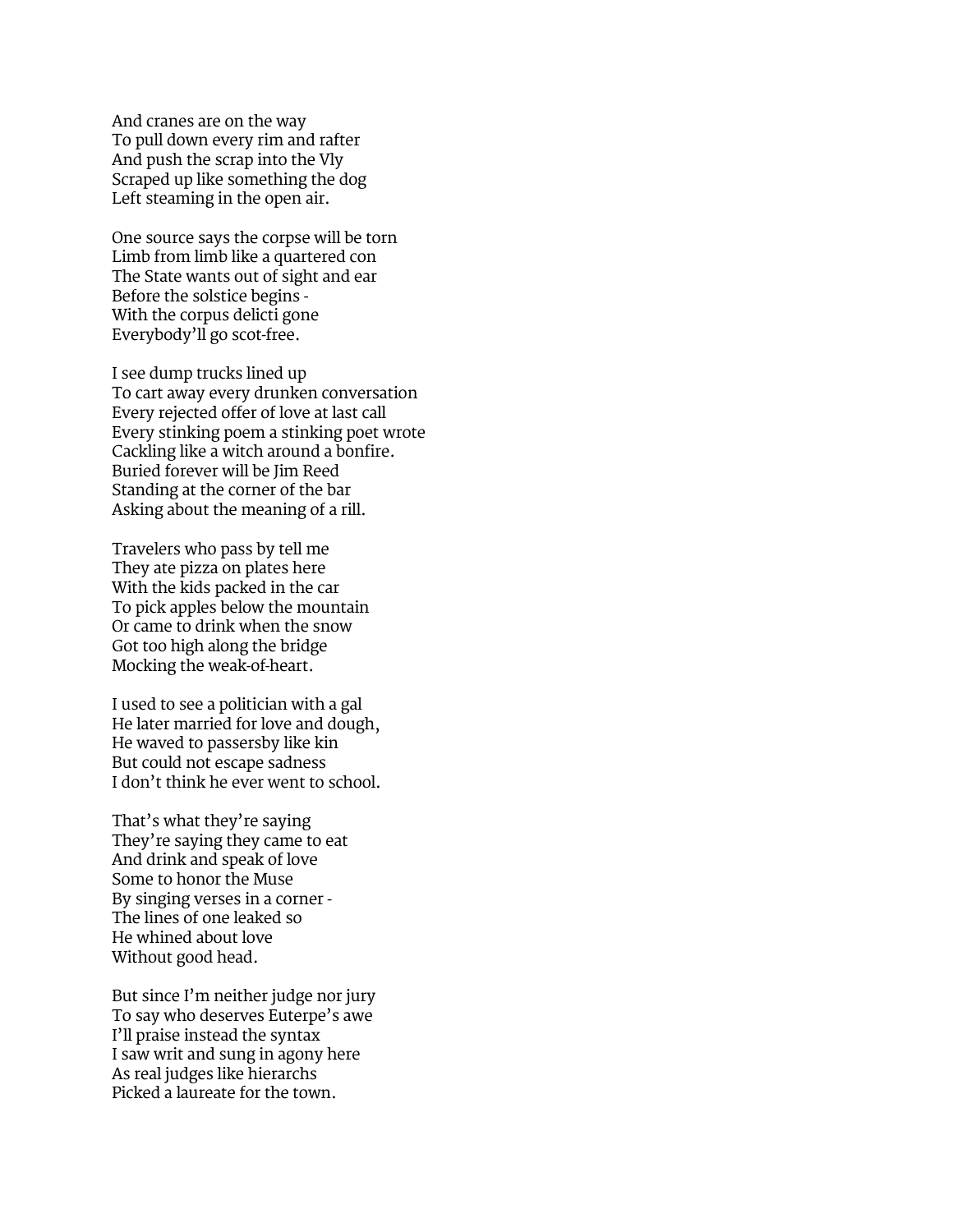From this Eden of bards I heard Howard Bob Karen Mike and Tom The one who lives on the mountain With a wife from somewhere else.

Do you have a favorite bard among them? Do you wear the dagger-cloak of death? Do you know who fired the deadly blast? Are you willing to swear in court?

But save the guilt and grief for tomorrow Today we'll raise a glass and chant Sunny hymns to Truth and Beauty And bury with this breathless corpse All hubris greed and the consternation Of every soul who sought fame and wealth Here, where I sit a homeless remnant Left with horse and plow to harvest silence.

#### About this poem:

This poem was writ for a gathering of poets and writers who met at the tavern to bid farewell to a piece of themselves. Bon voyage to Jon and John as well.

About the poet:

Dennis Sullivan is a poet who lives in Voorheesville, NY with his wife Georgia Gray and their feline family: Clare, Catherine (aka Slinky), Stephanie, Fiddler, and Juniper and our now RIP, Taco.

#### \*\*\*\*\*\*\*\*\*\*

April 10

Plains Song

by Susan E. Oringel

Something about the lands where the land stretches flat and wide and the sky and its changing face is the landscape's only ornament and the rush of the wind or the hush is its only song, which makes men and women sing a high lonesome sound with a guitar, a harmonica, a concertina. Simple songs echo plaintive across the plains. In West Texas, Kansas, Nebraska, Northern New Mexico, eastern Colorado, a car can travel all day and not pass another car, just dust, tumbleweed, scrubgrass, ragweed, mesquite. Cottonwoods by the creeks.

I've heard of cars careening into cornfields off I-70, drivers blinded by sky. I took a bus once from Grinnell, Iowa to Denver, 27 hours wedged next to a big woman and her baby's milk puke. I drove my '65 Dodge packed with all my goods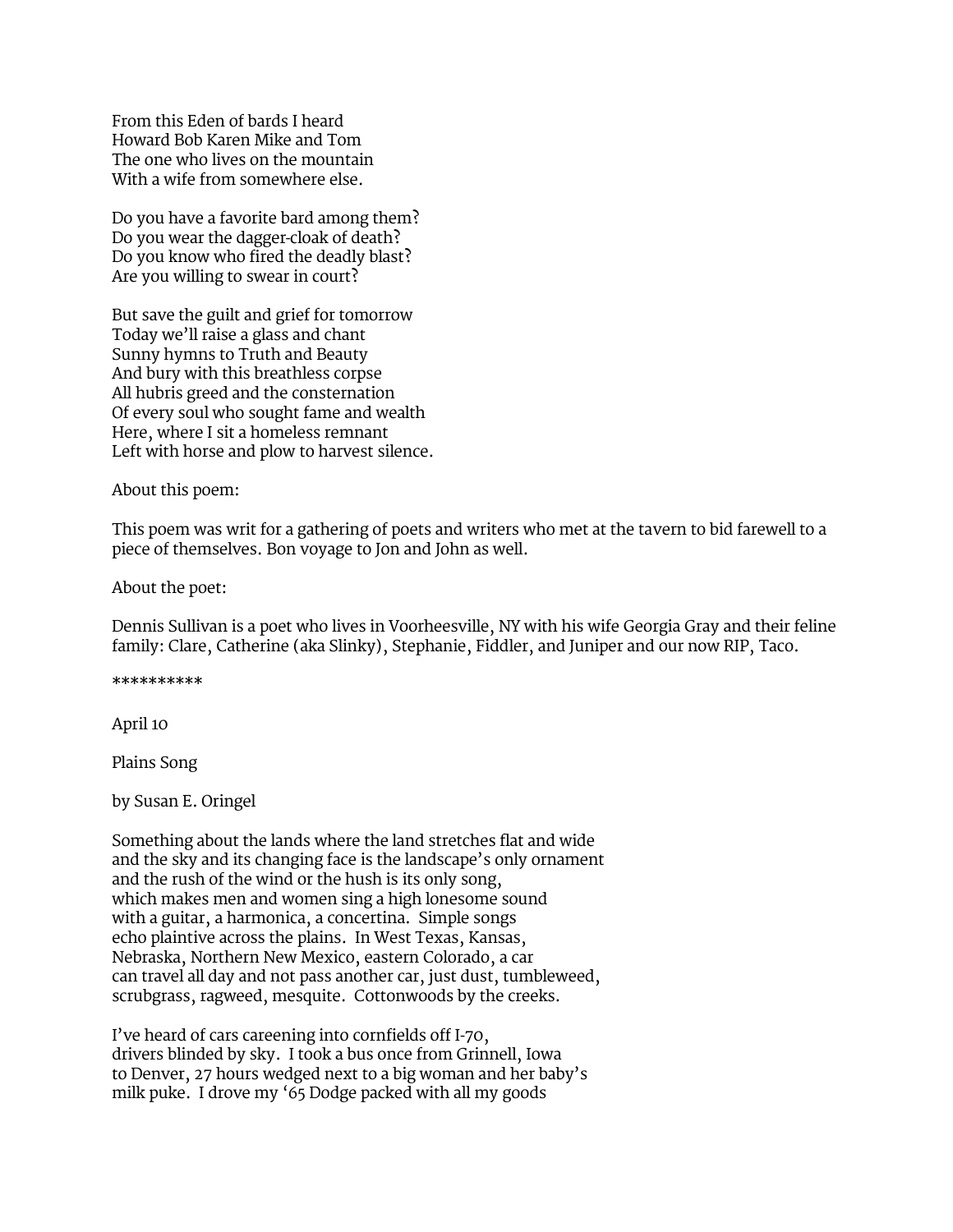across I-80 from Grinnell to Boulder, vowing again and again in Nebraska's parching heat to stop at the next lake, only to have water disappear like a mirage. On the high plains in Lubbock, a town surrounded by cotton fields - grids of white fluff stuck on brown twigs - when I wanted wildness, I drove into the mesas to hear coyotes and see starfall. No, I was not from those lands, but I lived there. I have passed among them and still hear their song.

About this poem:

The title and the lyrical feeling of the poem (and perhaps, its melancholy) was inspired by Kent Haruf's novel Plainsong, which I presented at one of the libraries of the Mohawk Valley Library System in their Books A La Carte program. The details - chronicling life in my twenties - are all mine.

About the poet:

I am a poet, writer, teacher of creative writing at Hudson Valley Community College, and a psychologist in private practice in the Capital District. My work has been published in various journals and I co-translated a book of Latin American poetry, Messengers of Rain, (Groundwoods, 2002, 2011). My awards and fellowships include a fellowship at the Vermont Studio Center, an S.O.S. (Special Opportunity Stipend) grant from NY Foundation of the Arts, and an Individual Artist Grant from the Albany-Schenectady League of Arts (funded by NYSCA).

\*\*\*\*\*\*\*\*\*\*

April 11

Finding America

by Philomena Moriarty

In a propeller airplane my Irish family of seven arrive 1958 lucky that the Irish can apply lucky that it's the '50s and '60s

a time of investment in people in education college a possibility opportunity on the rise for women, for many, for us

Lucky we inherited the spoils made by small pox blankets and land thieves by auction blocks and men hanging from trees from white hoods burning crosses and paths of destruction

We didn't know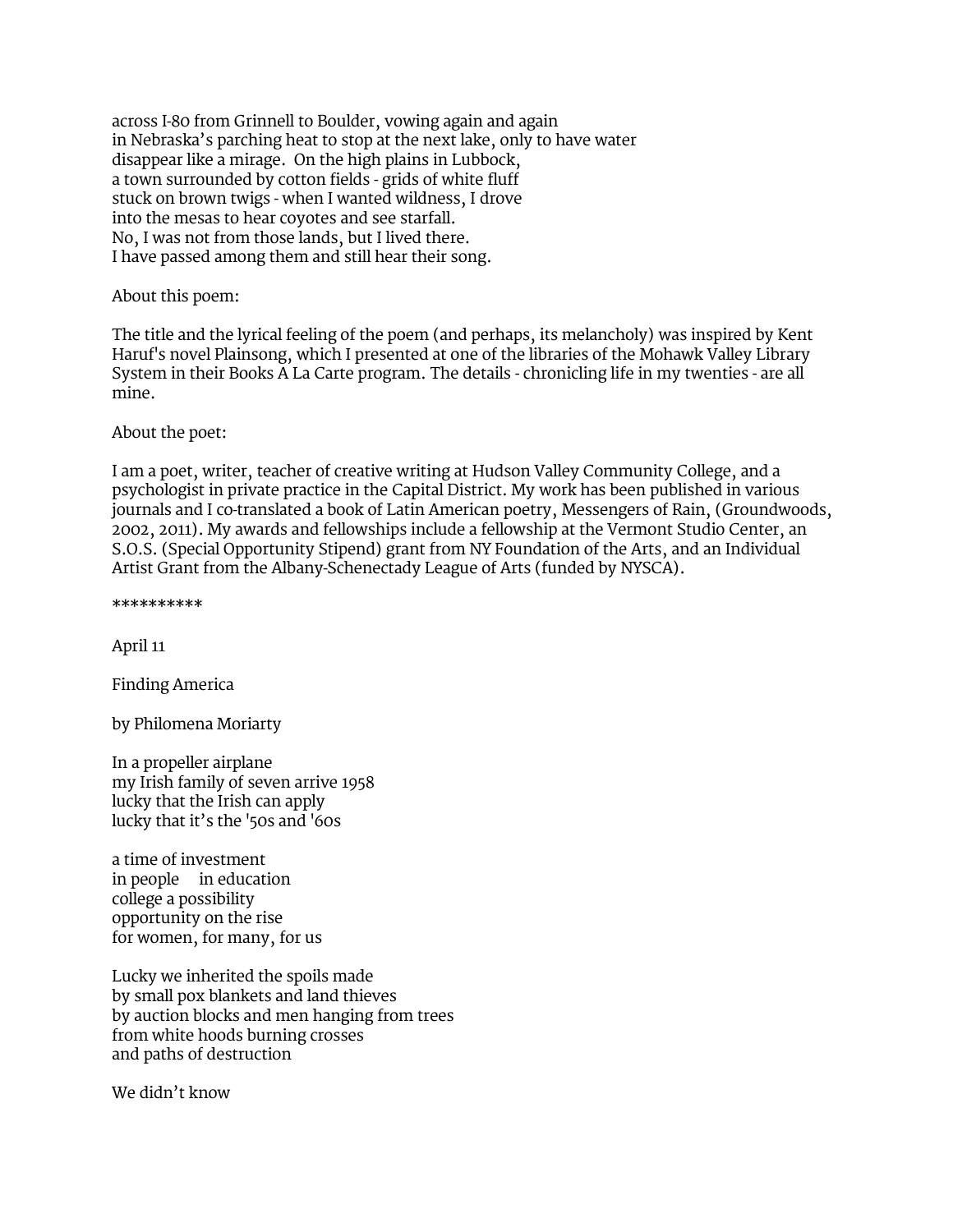(pay attention to) America of separate water fountains of separate and unequal schools

We touch down and my soul is kidnapped joining with my captors it was all I could do to become them

my yearning to belong to shed my differences, my brogue, my reddened windblown cheeks

Running headlong on tree-lined streets on roller skates and jumping rope neighborhoods where neighbors know my name

We touch down where the steel mills spray soot on the houses of Lackawana and thicken the waters of Lake Erie

My father who had walked the shores of Brandon Bay finding mussels did not find sustenance on Erie's shore in those days of dead fish belly up on its banks

Finding America hearts singing believing in founding fathers and mothers elites in their mansions protecting their taxes

Steeped in a myth of freedom of American dreaming my father with his calloused hands my mother working, sweating in hospital corridors

Finding too the America of transcontinental railroad of Chinese camps and bones of locked factories and shirtwaist fires

Becoming a generation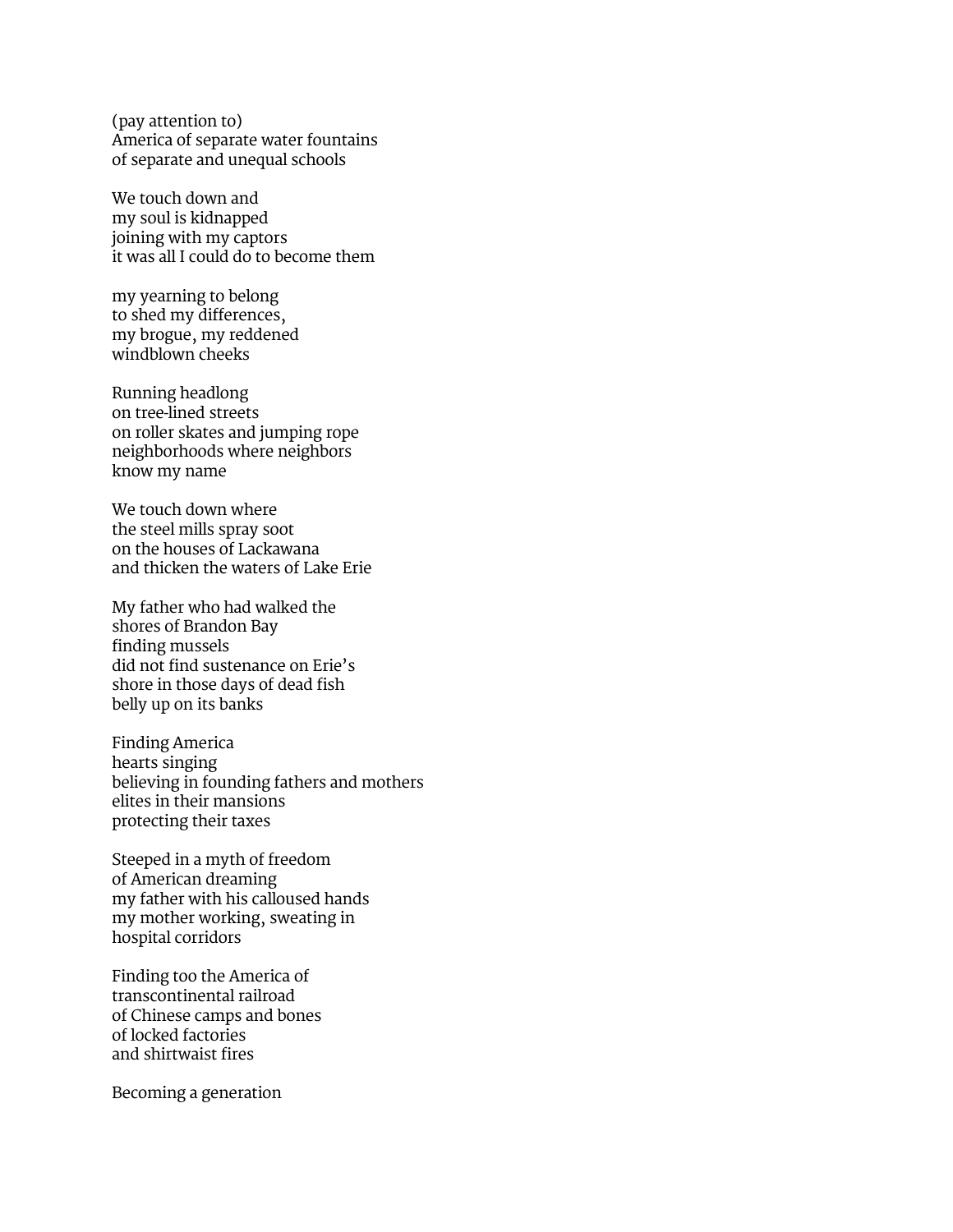of Dylan and Baez the poetry of protest and song of making love not war

That saw America the Beautiful and America the Ugly children burned by napalm and crooked presidents

Finding America faithful to the walled in and determined to wall out

America of Liberty statue and innovation and exploration of invention and of "progress" of unions and bills of rights

We touch down to find the America of green forests mile wide beaches red rainbow deserts of eagles and grizzlies and salmon swimming upstream

America of freedom the arc of history bending toward justice star-spangled voices of King and Kennedy

Finding too the America of corporate welfare of homelessness in a land of plenty

a greedy America of mass incarceration police shootings and drug wars and rapists in high office

So I march for America for Women and Choice Black Lives Mattering an America where all our boats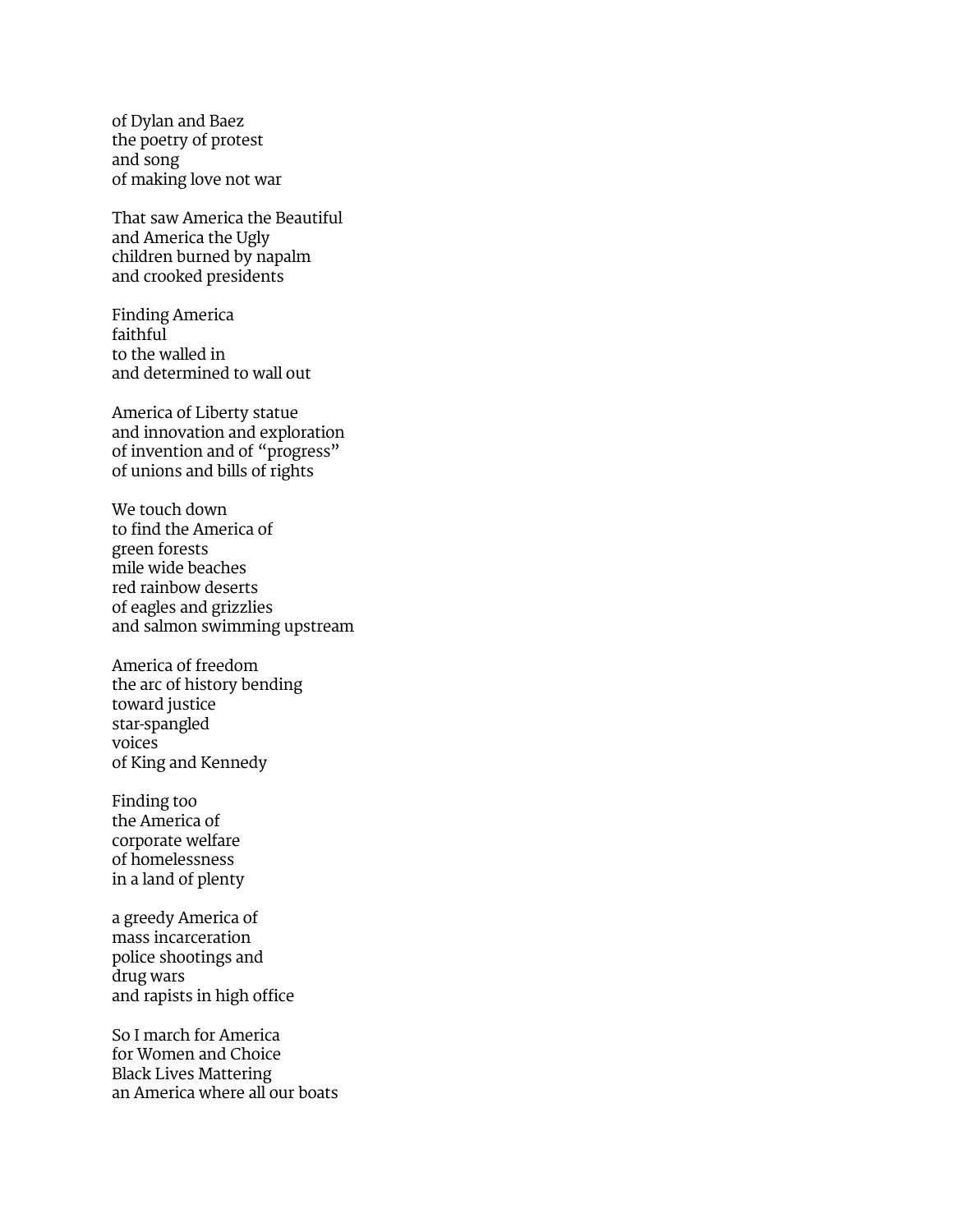can rise together

I'm finding America Lucky Irish Lucky time Lucky privilege Just Lucky

About this poem:

Finding America is part memoir/poetry about my immigration from Ireland to the US in 1958 and reflections on the America of my experience.

About the poet:

Philomena Moriarty LCSWR is a psychotherapist in private practice in Rensselaer, NY. She is currently a member of both Evergreen and Poesy Café poetry groups. She has published the book My Moon Self (a spiritual memoir in poetry) and often appears at open mics in the Capital Region.

\*\*\*\*\*\*\*\*\*\*

April 12

Watching the Turkey

by Mimi Moriarty

The chilled air rises I've eased from the bed to squint at the amber sky

I hear a lone turkey crunching leaves in the yard

I peek through a door which disturbs him then a window

Every morning I hear him on his hilly ascent from roost to feeding

as predictable as a professor in a tweed jacket or an electrician with a lunch box

Does it matter that I've lost the hearing in my right ear?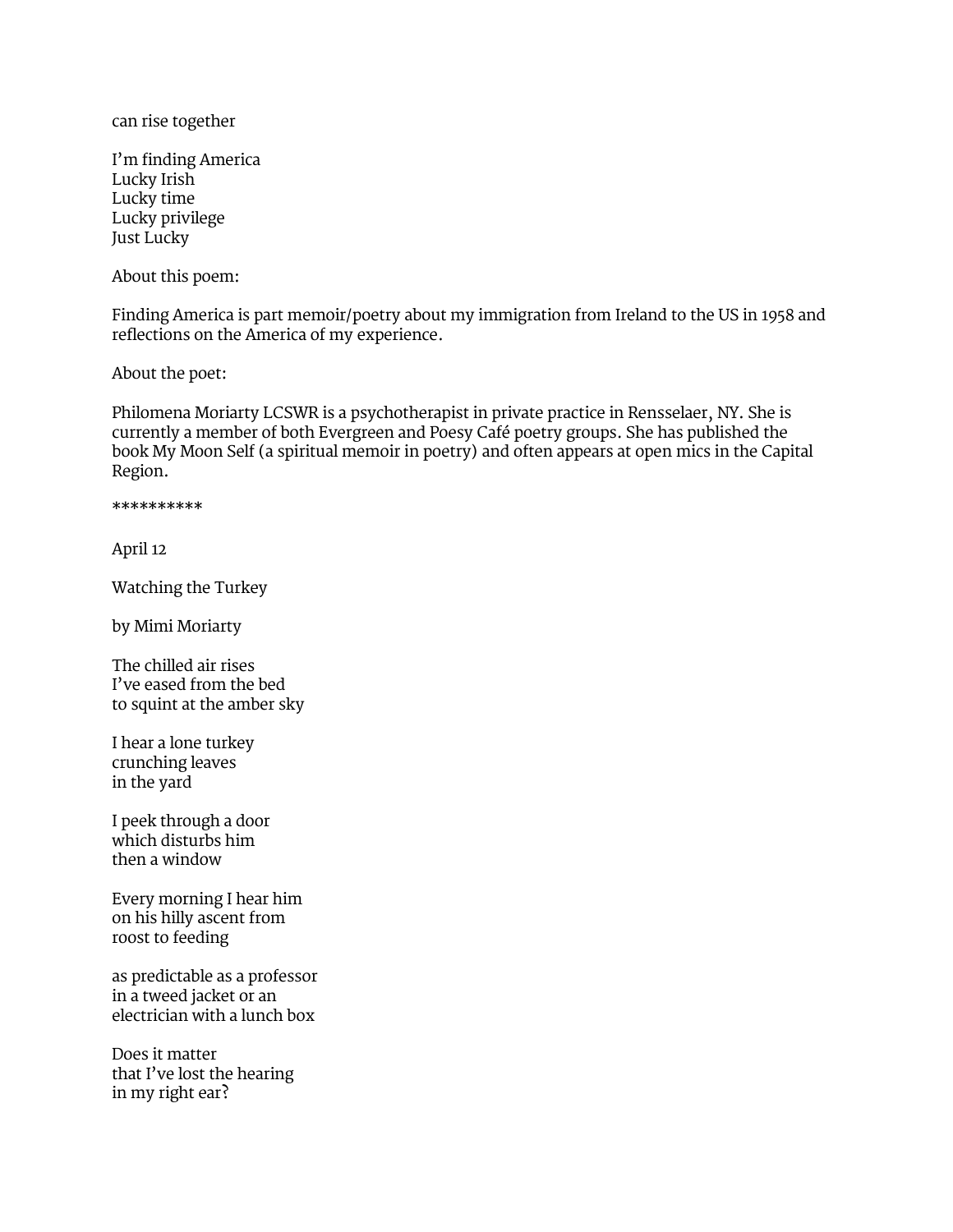I can still hear the turkey when the world is quiet as a temple

once the ear infection subsides my hearing will return I cling to this hope, a chokehold

The turkey trudges through the underbrush, I stand aslant to watch his progress

He leaves no tracks which is another fear I harbor

not just going deaf but dying without leaving a permanent mark.

The deer have eaten the tulips but there's a single daffodil hanging limp in the dew

The turkey strides by, bows to its yellow head amid green shoots and dead leaves.

I used to leave a porch light on but now everyone who lives here is sleeping

except me and the turkey who are temporary residents and of course

the permanent resident of this household Time

whistling through though I barely hear her

\*\*\*\*\*\*\*\*\*\*

April 13

Still Life

by Linda Sonia Miller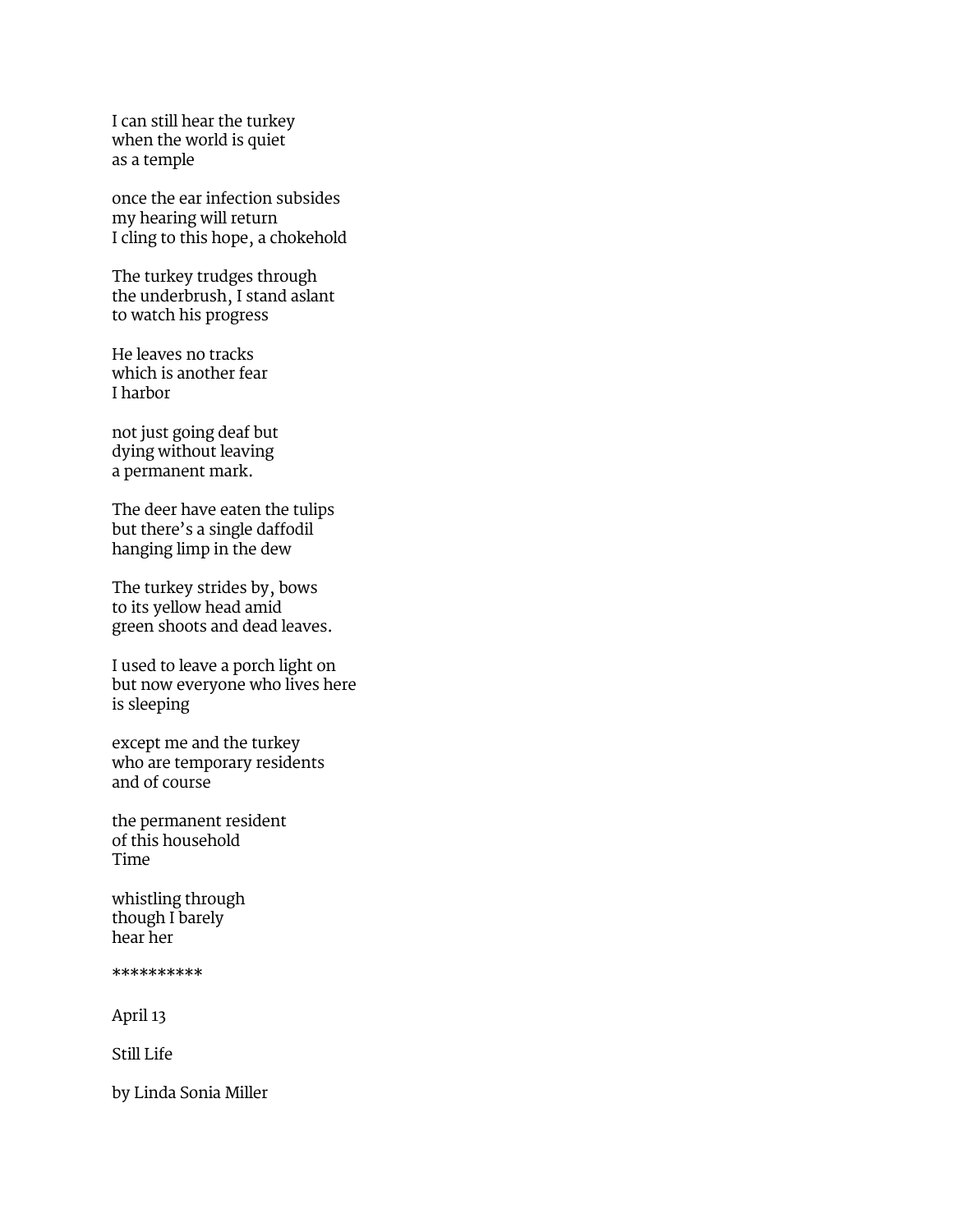That sudden view of you, distinct, anew startled as in Vermeer, seated at the café table in the Palais du Justice Square, blocks from an always sun-dazzled sea

on the day we'd spent agreed upon apart, your tanned arms, darkened lenses, summer-streaked hair, the seat you claimed to save for me

not knowing I'd appear - chance in a thousand in a city of this size. I stop and sit, enjoy the feast the way you order, French gracefully

unfolding from your tongue, excavated from our younger years. You study my lips sipping Pernod. I observe the fold of fingers on the book you hold.

Back at home the snow is falling our blur of years awaits us.

About this poem:

I've always been captivated by the still-life paintings of Vermeer, the way they freeze the smallest moments in time, and preserve them across centuries. This is one of the allures of poetry writing for me. Especially now, I am glad I have this moment spent in Nice, France, preserved.

#### About the poet:

Linda Sonia Miller has been a poet and teacher of literature and creative writing for almost 30 years. She has also studied Thoreau on the shores of Walden Pond, lived and taught in the Northeast Kingdom of Vermont, and among the Winnebago people in Wisconsin. She has published short essays in The New York Times, poems in a variety of journals, her first chapbook Something Worth Dying For (Finishing Line Press) in 2012, and a full-length collection of poems brieflybriefly (Kelsay Press) in December 2017. Linda has also been a Connecticut Writing Project Fellow as well as the recipient of three National Endowment for the Humanities Fellowships.

\*\*\*\*\*\*\*\*\*\*

April 14

Haiku

by Gail Haines

Pick up your paint brush Become a Sumi Master One stroke at a time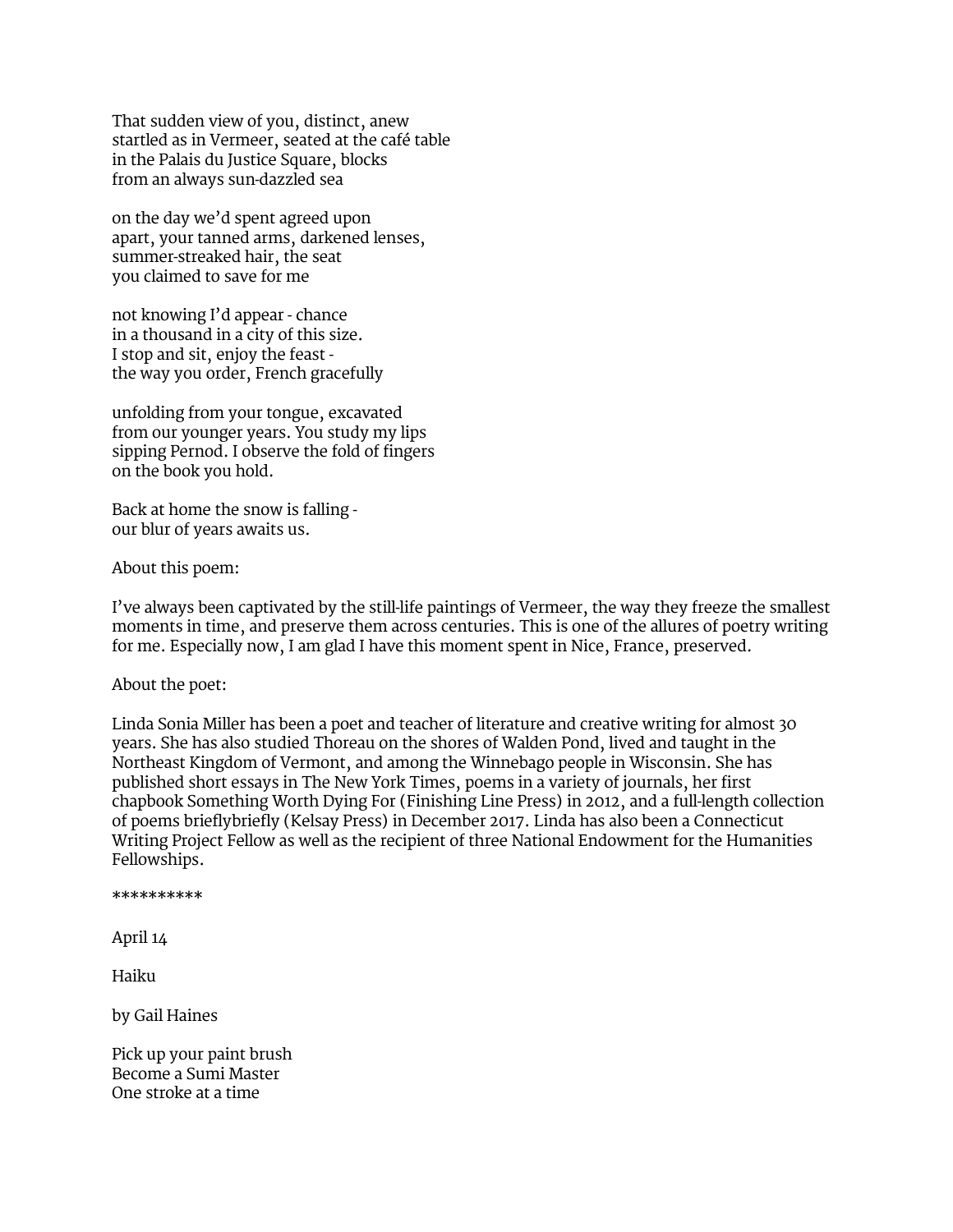We search everywhere Looking for what we carry Deep inside ourselves

Night sky filled with stars Mirrors inner galaxies Ever expanding

Woodpecker drumming Echoes through foggy wetness As icicles weep

Enchanted by stars Walking alone in the woods Sipping moonlight

Open book in hand Fast asleep across the bed Twilight streaming in

About this poem:

Living in the woods, on the edge of Rensselaerville, I have gotten to know and care about so many local artists and writers. I have been encouraged to try new things. The local poetry group has inspired me to explore haiku as a way of capturing those moments between myself and nature.

About the poet:

Gail Haines is a psychotherapist who works with people and families to help them identity and communicate their feelings.

\*\*\*\*\*\*\*\*\*\*

April 15

Katabasis

by Katrinka Moore

Tunnel of shrub and vine hems in the summer-dry stream steamy thread - I duck in follow the channel, Stygian.

Knees bent, back hunched, Kokopelli with damp hair for feathers, head down, eyes on the bed of bare stones

where a clear pool survives ocher sand-and-pebble bottom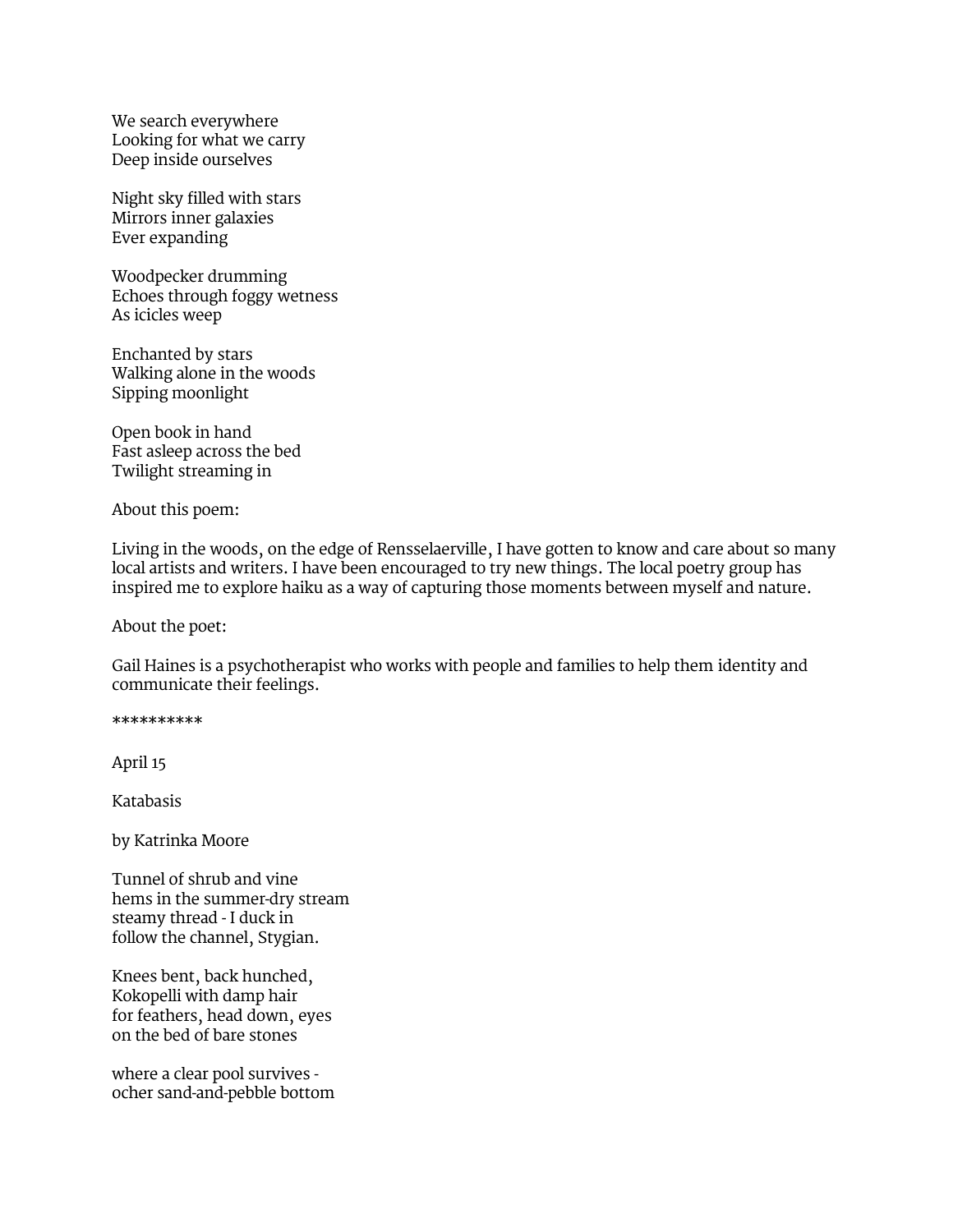strider bugs on the rim, their greatwheeled shadows roll below.

Haze-filtered sunlight - leaves and sky fill the puddle, deep as the ocean.

About this poem:

"Katabasis" means a descent (ancient Greek: kata down, basis going), such as a hero's journey to the underworld or a trip from the interior to the coast. Kokopelli is a humpbacked, flute-playing deity of Southwestern Native American lore.

About the poet:

Katrinka Moore's latest book is Wayfarers, just out from Pelekinesis.

\*\*\*\*\*\*\*\*\*\*

April 16

Colors With Linen Trucks

by Alan Casline

colors of garden flowers (pink, yellow white and blue) concrete pre-formed patio stone almost Italy, the light in the courtyard. cars going by, linen trucks for college students. sad as despair shutting eyes to wait not having the right shoes.

About the poet:

Born in Fort Johnson, NY in 1951, Alan Casline has lived in Elsmere, NY since 1993. His poetry, woodblock prints, photography, and collage building have all contributed to his work.

\*\*\*\*\*\*\*\*\*\*

April 17

In Retrospect

by Barbara Vink

In a small squat diner by the railroad tracks three booths, six stools, plastic red seats the air redolent with greasy burgers we had money enough for two cokes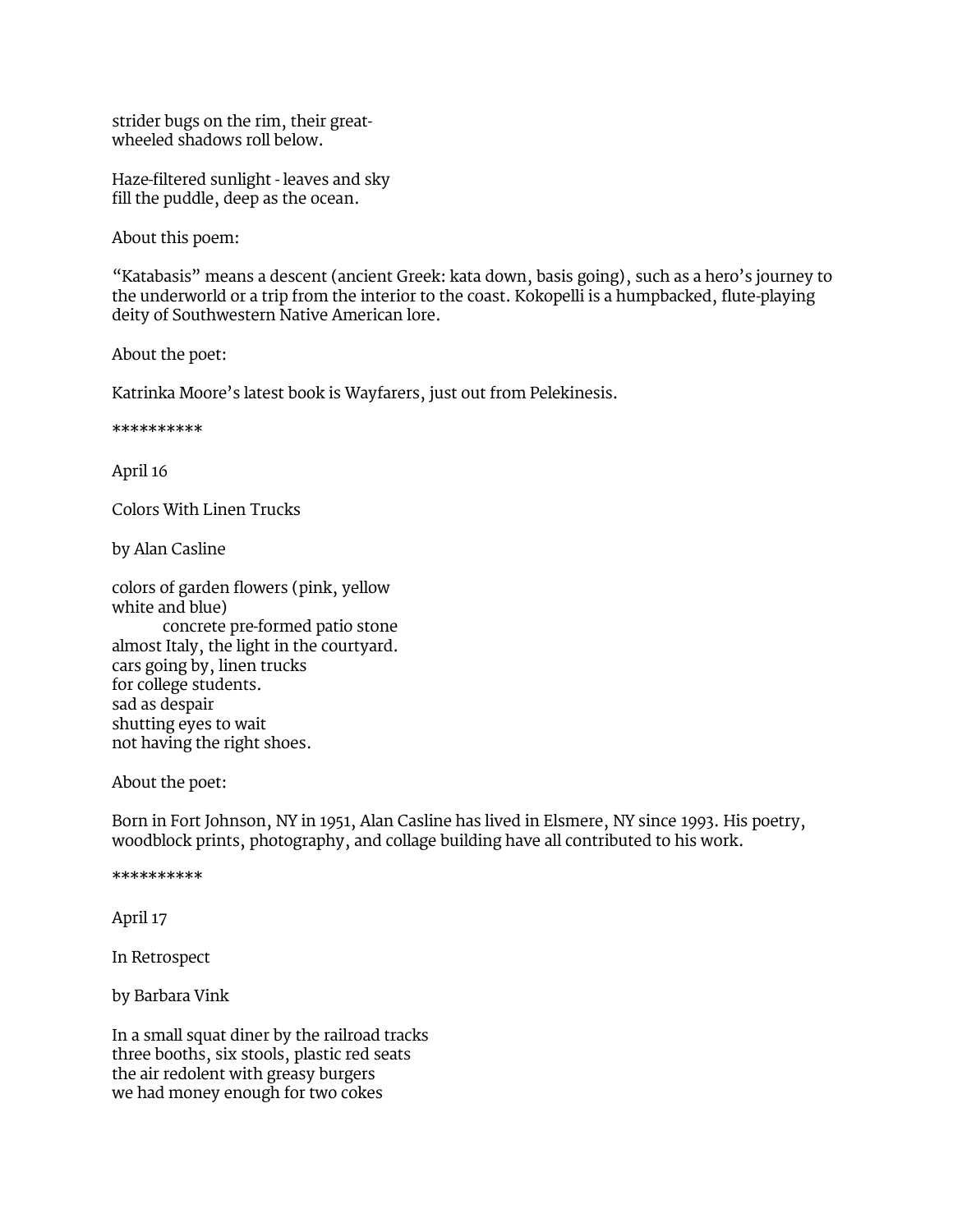and one order of fries to share Bob the cook, good natured with the horde of students crowding in noisy after school and all with little money my friend and I in the booth by the window, spoke of poetry and other worldly things, around fries dipped in ketchup and wet rings of soda on the tabletop, reluctant to go home we watched fat snowflakes begin a half-hearted ballet to the ground no trains, no traffic, no strident voices intruded, no ringing register, no sizzling fry basket, we had ears and eyes on each other, his eyes have pierced me, left me in the red booth, in the diner, by the railroad tracks so many snows have drifted down I would go back there if I could and change my mind.

About this poem . . . and poet:

An old writer taking stock of her life.

\*\*\*\*\*\*\*\*\*\*

April 18

My childhood, appropriated:



by Mark W. Ó Brien

I grew up in the vicinity of the Glasshouse, along Blockhouse Creek, not far from where it joins the Lookout Kill, before they come together with the Hunger Kill, which eventually into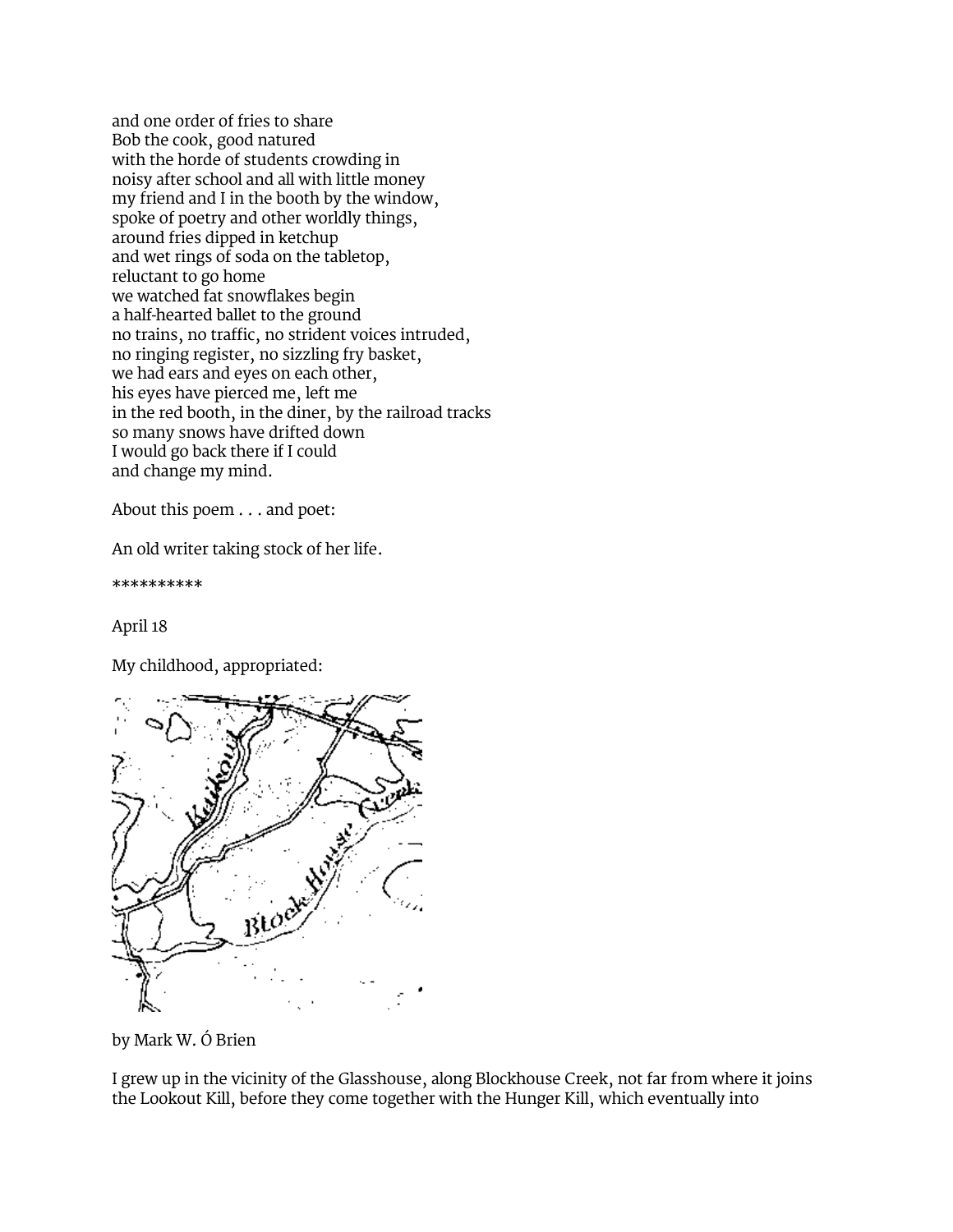Tawasentha spills,where it makes it's willful journey to Muh-he-con-neok (The River that flows both ways).

In the Vale of Tawasentha, in the green and silent valley, by the pleasant water-courses, as I traced them through the valley, unaware I dwelt with-in there, in the same spread of meadows, in the corn-fields, with-in.

If you asked me, I should answer. I should tell you your inquiries straightway. Unaware yet having knowledge, it happened in such words as follows:

I walked the wood Explored the same fields Native yet naïve.

About the poet:

Mark W. Ó Brien is an alumnus of the Fermoy International Poetry Festival, County Cork, Ireland, and has published three poetry collections. He is currently editing and publishing the anthology "36 Views of Ononta'kahrhon," an online collection of poems by poets using his photographs as prompts at [thirtysixviewsof.blogspot.com/?m=1.](http://www.thirtysixviewsof.blogspot.com/?m=1)

\*\*\*\*\*\*\*\*\*\*

April 19

These Men

by Tim Verhaegen

Two old men sit in the art gallery. You peer into their windows. Squint at the shapeless smudge of colors thrown on canvas.

You visit them every day. These men shake your hand. You sit on one of their big-boy chairs. You feel grown-up, sophisticated, surrounded by their art.

Their gallery is in the center of town. This town. Ancient. All uniqueness. Lush, magical with its greenery, the sea, its other-worldly riches.

You take it all for granted. It will always be like this. You'll always be like this. You'll always come here.

Your brother swoops in and out like a dream. He's alive. You think he'll always be alive. Your grandfather is still alive.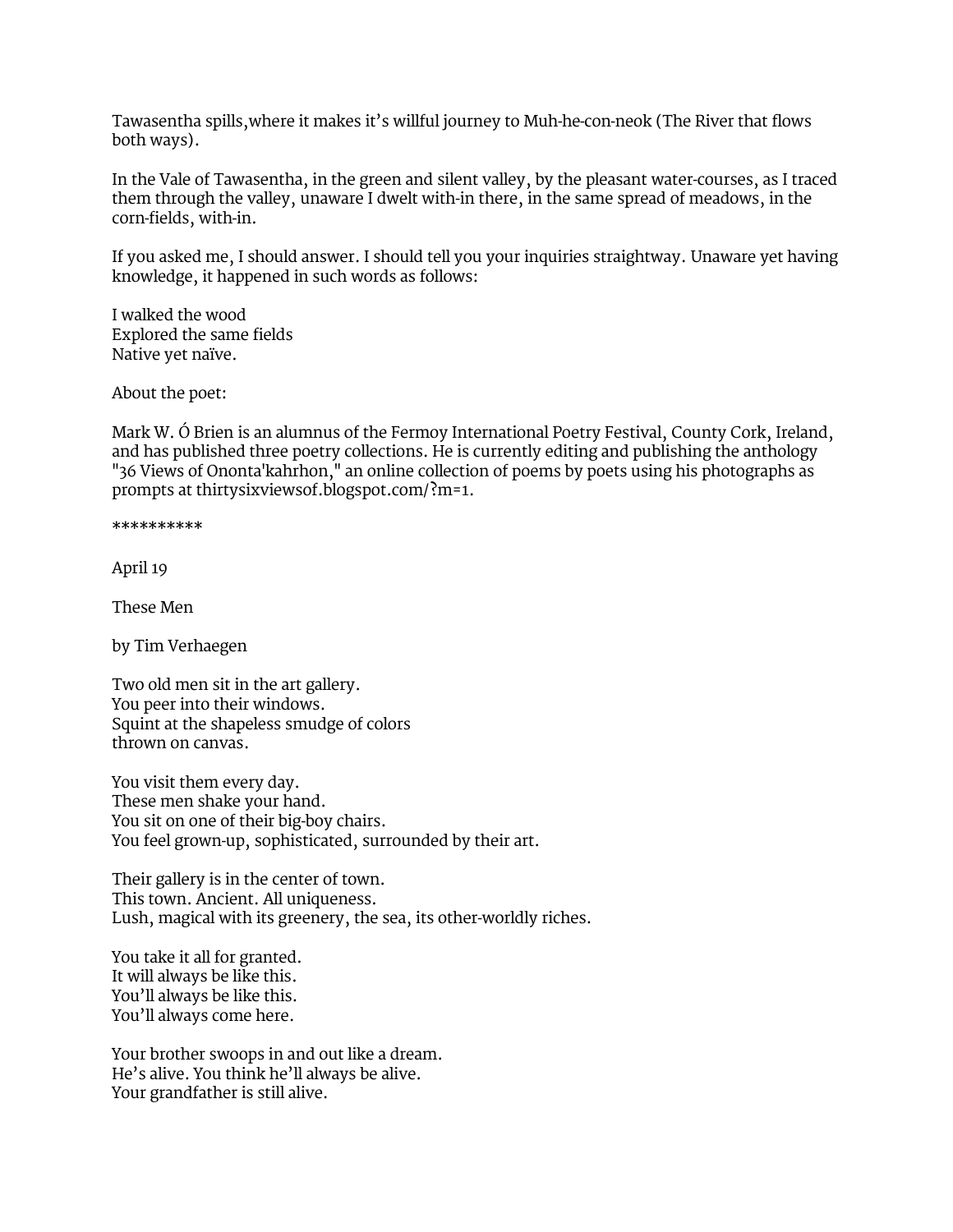The old ladies on the Circle are still alive. Everyone is still here.

The two old men are handsome, refined. "We strive to be dapper" their eyes laugh after you say you like their hats. They look strange sitting there. They face walls besieged with strange looking paintings. The paintings look like . . . nothing.

These men don't curse, they don't drink beer, they don't watch sports. You see something else between them, you see it but you can't quite see it. Their eyes dance with each other. They look alike, a sort of unit.

There's something between you and them too, a sort of inside when you're usually outside you see it but you can't quite see it.

You're drawn to it. You come back and you come back. You watch them. Listen.

Your father, your uncles, their looks, their talk, lose color. In the gallery you gawk at the walls, the faded, frayed antique rug you gape at their coffee pot.

Every day they say "Isn't it lovely?" Lovely lovely. Lovely darts around your head uncertainly, lovely Dad, your uncles, would never say lovely.

These men have tiny, porcelain coffee cups. You've never seen such coffee cups. The cups are so tiny, so white, so plain, so lovely.

You sip their coffee, black and harsh. Strong. You feel so grown-up. Strong. This art gallery, this world of grown-up-ness, of class and elegance, two houses away from grandma's house her water stained ceilings, small animals living in the walls.

One day the art gallery is gone. The two old men are gone. They're replaced by some store. You snub it every time you walk by.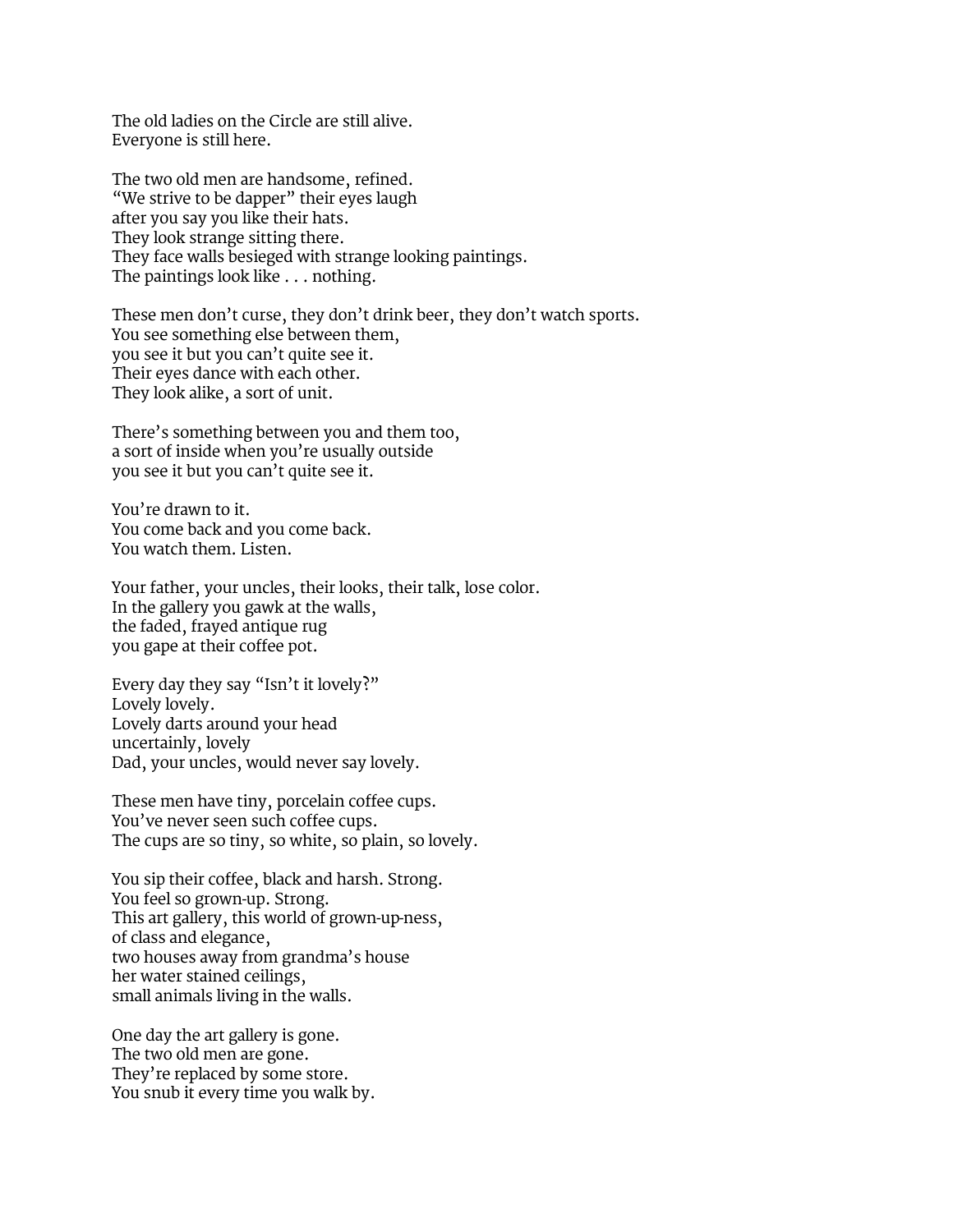You only see the art gallery.

As your childhood fades, those two men, the old ladies, your family fades too.

But you remember those tiny coffee cups for fifty years.

So white so plain so lovely.

You and those men so lovely.

About the poet:

Tim Verhaegen has loved writing all his life. His lifelong writing influences are Joni Mitchell, Stevie Nicks, Henry James, and Anthony Trollope. His current writing influences are Karen Fabiane and Tasha Kavanagh.

#### \*\*\*\*\*\*\*\*\*\*

April 20

The Magnolia

by Ann Lapinski

I was seven when we moved across the street and I saw her standing in a backyard large enough to accommodate her gangly arms giving my sisters and I limbs for climbing her pink buds providing us with a new seasonal anticipation and once opened the scent walking into the house with us leaving behind the smell of Brooklyn sewers her leaves giving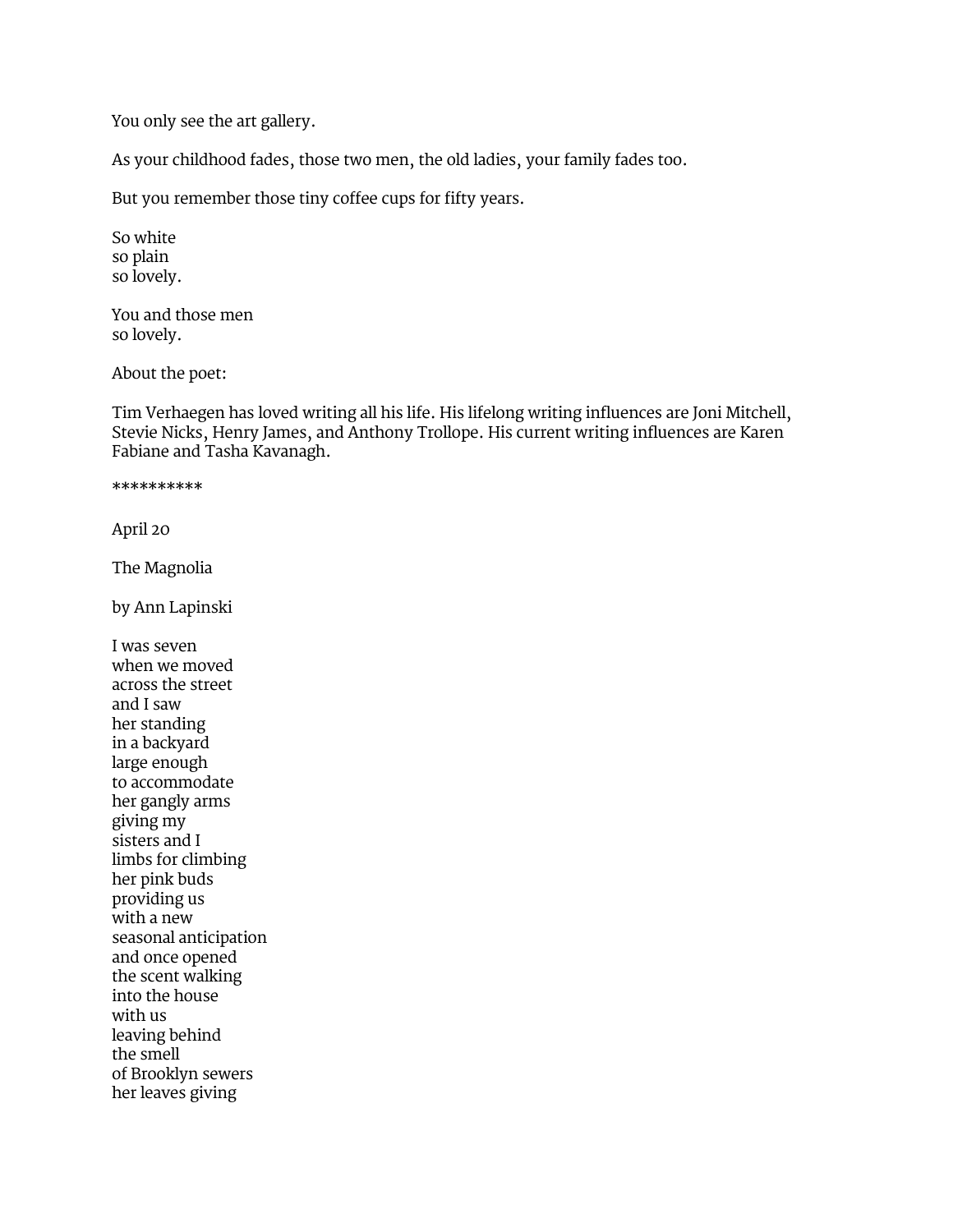shade on earthen ground softer and cooler than paved streets and sidewalks watching her undress in autumn making her limbs easier for us to hold clinging to them for a few extra moments knowing we would live with a hiatus from her during the days of winter

#### About the poet:

Ann Lapinski has been writing poetry for the last nine years. At that point in her life, she was drawn to writing lines. She is thankful that the Voorheesville Library poetry group provided her with a forum for her work. She is happy that writing poetry provides a stark contrast to the writing she does for her paid employment.

\*\*\*\*\*\*\*\*\*\*

April 21

#### A Fly or I See What You Mean

#### by Edie Abrams

| I                                                                                                                                                                                                                                                                            | п                                                                                                                                                                                                                                                                       | Ш                                                                                                                                                                                                                                                    | IV                                                                                                                                                                                        | V                                                                                                                                                                                                                 |
|------------------------------------------------------------------------------------------------------------------------------------------------------------------------------------------------------------------------------------------------------------------------------|-------------------------------------------------------------------------------------------------------------------------------------------------------------------------------------------------------------------------------------------------------------------------|------------------------------------------------------------------------------------------------------------------------------------------------------------------------------------------------------------------------------------------------------|-------------------------------------------------------------------------------------------------------------------------------------------------------------------------------------------|-------------------------------------------------------------------------------------------------------------------------------------------------------------------------------------------------------------------|
| A fly was caught<br>hetween<br>the window<br>and screen<br>in my bathroom.<br>How<br>it got there.<br>don't know.<br>If<br>opened the<br>window<br>to catch it<br>to free it<br>outside.<br>out it would fly<br>into the house.<br>It was its<br>own<br>dilemma.<br>I tried. | The moral<br>question is.<br>confess.<br>why<br>didn't<br>T<br>take the chance<br>to save the fly<br>even if<br>it would fly<br>into the house<br>where<br>it could<br>scare up food<br>and water<br>and die<br>a peaceful<br>death<br>warm<br>and thrashed<br>by cats? | Ι.<br>of course.<br>limited<br>the fly's<br>life<br>by rationalizing<br>my<br>own<br>view<br>and not<br>chewing on<br>this<br>question<br>from the fly's<br>perspective,<br>a 5-sided<br>eyed<br>a, b, c, d, e<br>multiple<br>choice<br>proposition. | found<br>the fly<br>dead<br>between<br>the window<br>and screen<br>in my bathroom.<br>It<br>was lying<br>there<br>kaput.<br>A miniature<br>Argent.<br>How<br>it got there,<br>don't know. | didn't<br>hear<br>it buzz.<br>see it.<br>frenzied.<br>The drying<br>dying<br>hy-<br>drangeas<br>fazed<br>my<br>mind.<br>L<br>fancy<br>this<br>quandary<br>m<br>retrospect.<br>How<br>T<br>got here<br>don't know. |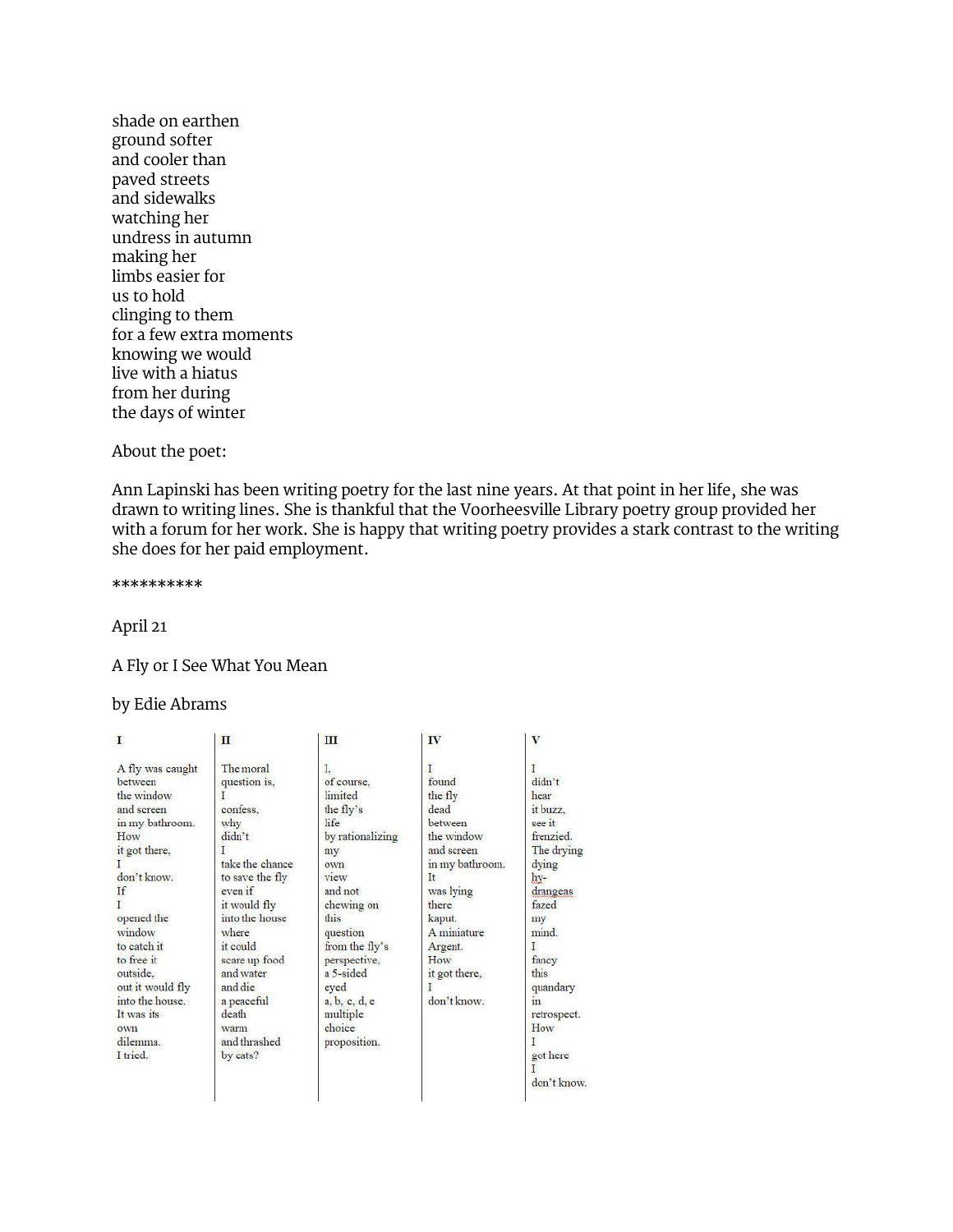About the poet:

Edie Abrams retired from the New York State Assembly and now volunteers at an elementary school where she smiles every day.

\*\*\*\*\*\*\*\*\*\*

April 22

Our Lady of Dark Mysteries

#### by Jill Crammond

The old black dog knows to turn around three times, even when all you say is lie. O Mother of Rapt Attention. O Mistress of Bones and Trust. How we dig holes and have nothing to fill them with. How the nuts we gather and bury are forgotten, and still we grow whole forests. This is blind trust. This is separated at birth and still holding hands, vows not yet written, cells unmindful of the dangers of splitting. Trust that the skin holds. Trust that the skeleton will not burst into flames. Spontaneous combustion as death threat, as day dream, as champagne toast at midnight. Mary didn't name the beast, but she will brush his dusty fur and read with care the ancient story between his ribs. If you are honest with your suffering you will wake to find a waterfall at the base of your bed, a sooty face hovering before you, a clean rag to wipe away the darkness.

About the poet:

Jill Crammond is a poet, artist, and teacher funding her poetry passion by teaching children's art and writing classes throughout New York's Capital Region. Her work has appeared in Crab Creek Review, Fire on Her Tongue, Peer Glass, Many Waters, and elsewhere.

#### \*\*\*\*\*\*\*\*\*\*

April 23

What Have We Done to the Spirit

by Jim Casey

Like virgin snow gentle on the ground Without a mark to abuse the beauty We are born a gift the world gifts itself Waiting to unwrap the goodness we bring

The crocus pierces spring snow a jewel of joy Each child a precious gem born of the earth A bud bursting with potential energy Creative spirit waiting to flower our world

For we are born arms open wide Willing to embrace the other We are burning embers of love Ready to set the world on fire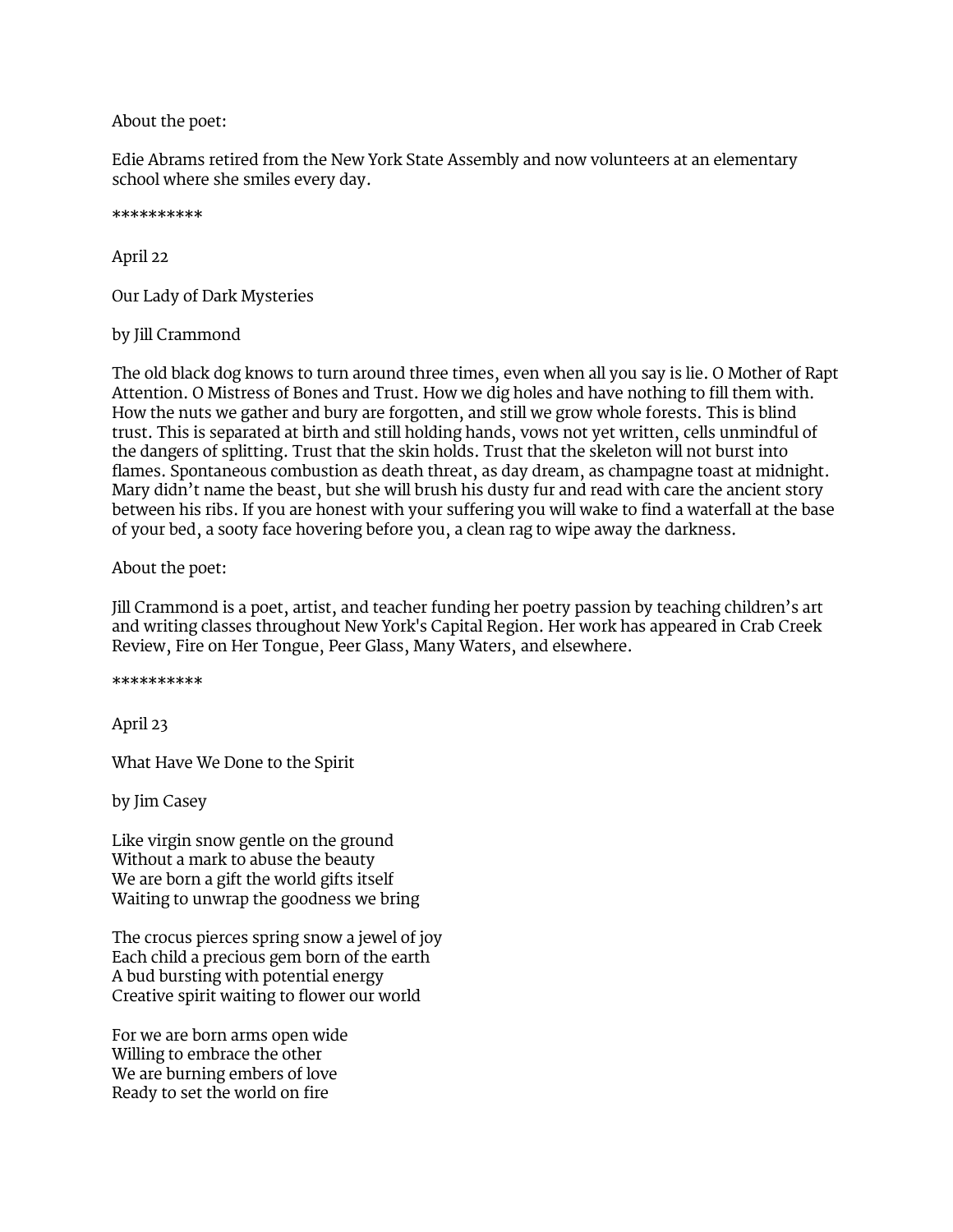A fire of a different kind Now consumes the land What have we done to the spirit And where have all the flowers gone

About this poem:

This poem was written as a result of the tragedy at Parkland School in Florida where 17 children were killed. The poem is meant to celebrate the creative potential each child is born with at birth to make this a more beautiful world, but it also raises the question about what we as a culture have done to impede that potential from achieving full bloom.

About the poet:

I love the silence of the forest and the wonder it instills. My life work has been involved in sharing that wonder with others, most recently teaching philosophy. I have written two books: one on stained glass windows and one about to be published, Reflections Along the Way, which includes reflections in poetic form.

\*\*\*\*\*\*\*\*\*\*

April 24

Old Crow

for Nate Leslie

by Pam Clements

He spilled out of the plane, Salvation Army greatcoat flapping athwart his knees.

He loped. Exclaimed over the lower bits of the high peaks we could see through grimy restaurant windows.

Face carved from a mountain, his talent stuffed, with his resume in a leather briefcase so battered it had a nap.

He admitted university was not his natural home, not like the plowed fields of Ohio that had yielded arrowheads, fossils, bits of pioneer crockery, insect casings,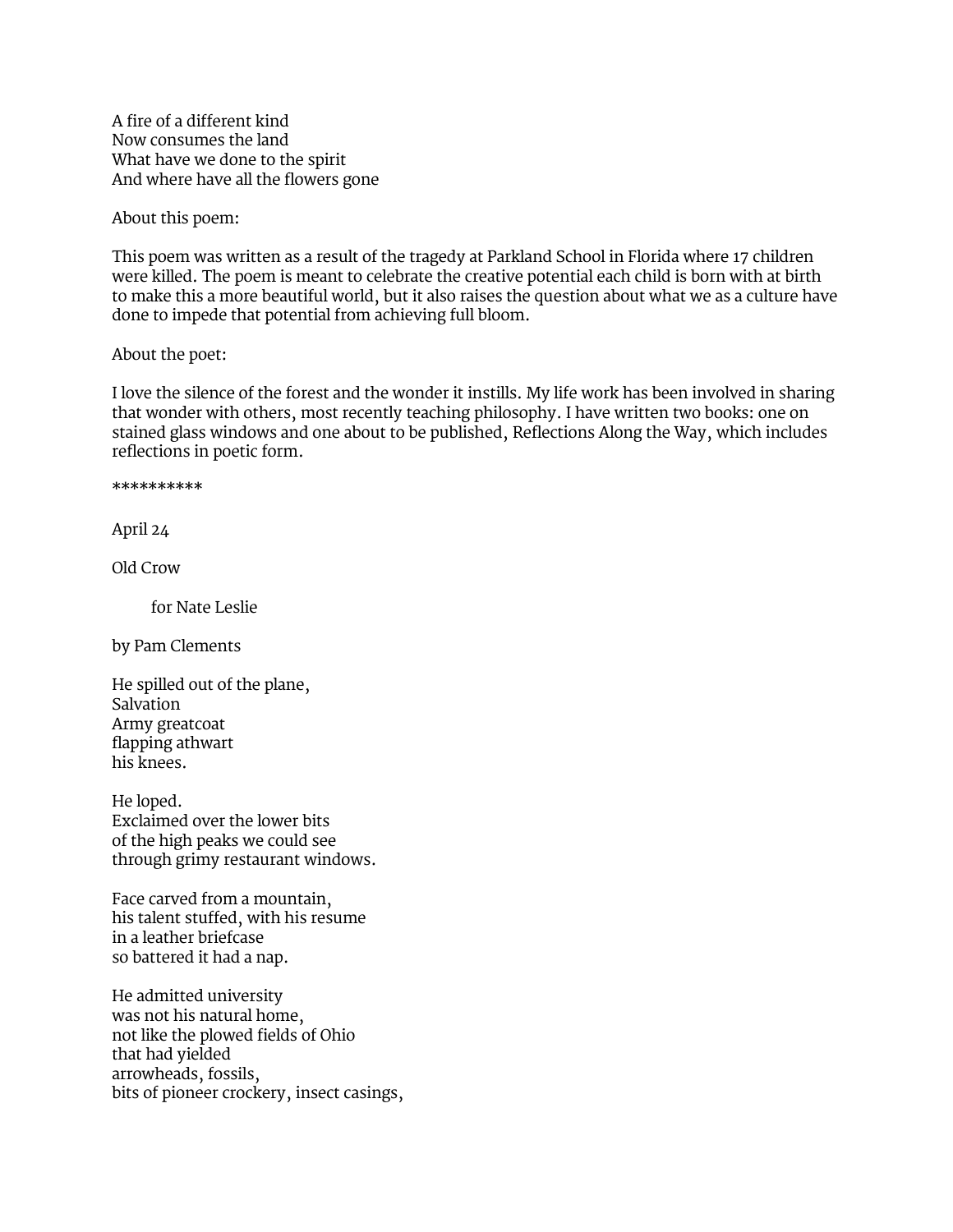the elements of his poetry. What do you write about? we asked. What needs done, He said.

About the poet:

Pam Clements's poems and essays have appeared in literary journals such as Kalliope, The Pacific Review, The Baltimore Review, and Earth's Daughters,among others. When not writing, gardening or filling bird feeders, she is enjoying her final year of teaching medieval English literature at Siena College in Albany, NY.

\*\*\*\*\*\*\*\*\*\*

April 25

A Rose and a Baby Ruth

by Mike Burke

I got Dad's Super Olds 88 telling him I had to go to the library . . . big paper due in History.

Why do your need the car to go to the library, son? It's only a couple of blocks. Prestige, Dad, for prestige.

Picked up Donna out front we rode around town radio up windows down singing along with Elvis, Fats and Ricky.

She sat real close arm around my neck hand resting on my shoulder the prettiest girl in school. Wishing my buddies could see me now.

Put off and put off asking her afraid she would turn me down.

I remember exactly where we were when she said yes . . . driving across the railroad trestle and what song was on the radio . . . A Rose and a Baby Ruth.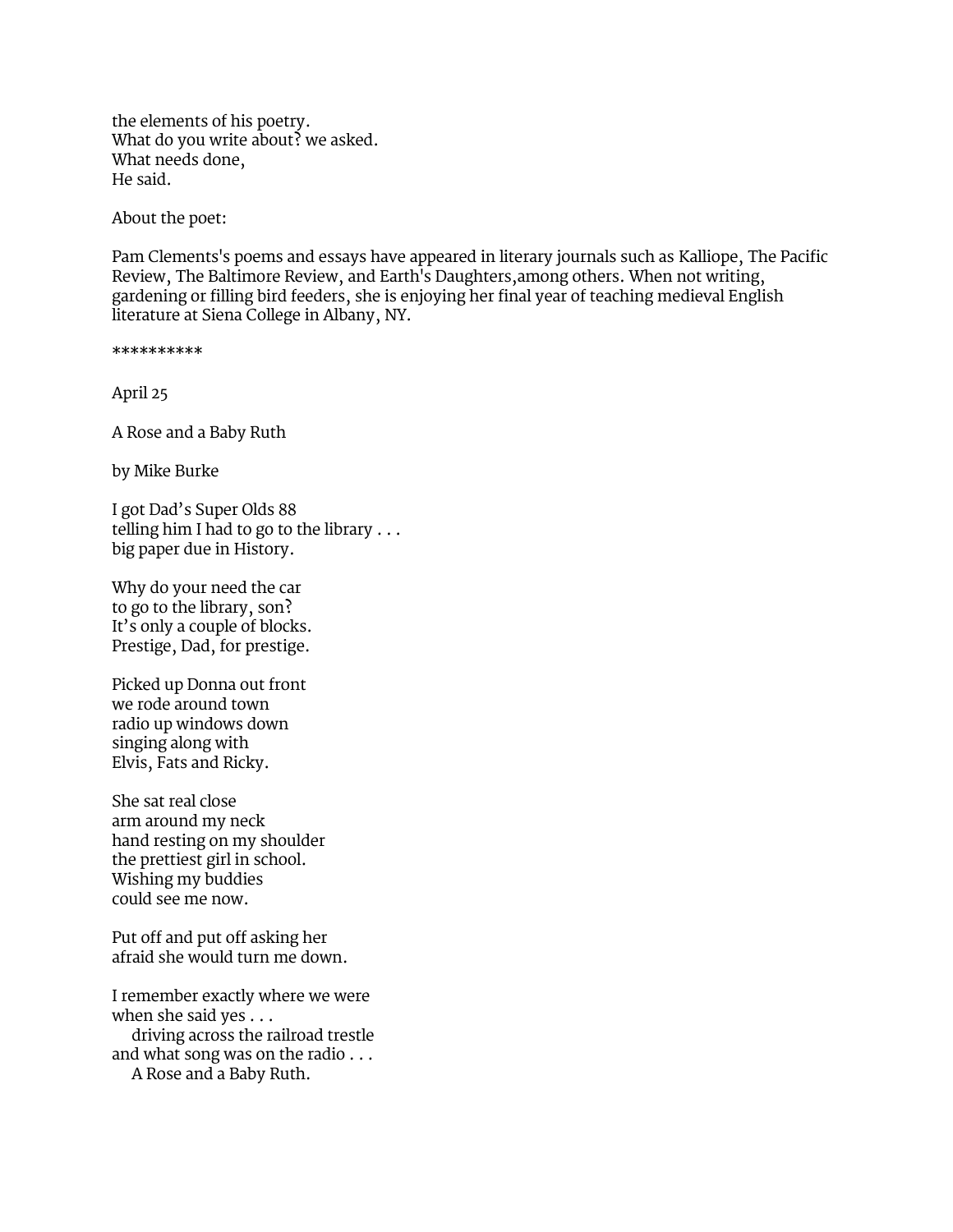I flunked History that year.

About this poem:

Years ago I submitted this poem to a Valentine's Day contest. It won first prize - a basket filled with chocolate and bodice-ripper novels. The judge told me they didn't expect any entries from males.

About the poet:

Mike Burke is a blue collar poet who winters in the nation's oldest city and summers on a compound in the Helderbergs.

\*\*\*\*\*\*\*\*\*\*

April 26

Missing Someone

by Tony Fallon

I sat there and cried The awful morning that you died For weeks we had watched you in distress While the doctors said there was no progress Injections, morphine, and pills No more to return to your home in the hills No more to look out at the River Shannon We said prayers nightly with the Cannon I'm not sure I understood About God only taking the very good Why for the good must we say amen? And leave a husband with sad children Leaving behind half a loving pair And at the table an empty chair No more will you help in the meadows But on your grave will be a big red rose Why oh why was it your time Barely forty in your prime No more will you feed the lamb or calf No more shall we hear that hearty laugh No more shall you hear wild birds sing Nor teach your children the Highland fling No more shall you hear the Christmas noise Of your children opening Santa's toys Never will you see a daughter's wedding dress No grandchildren will you caress I think that was the day I became aware That life for some reason is often unfair.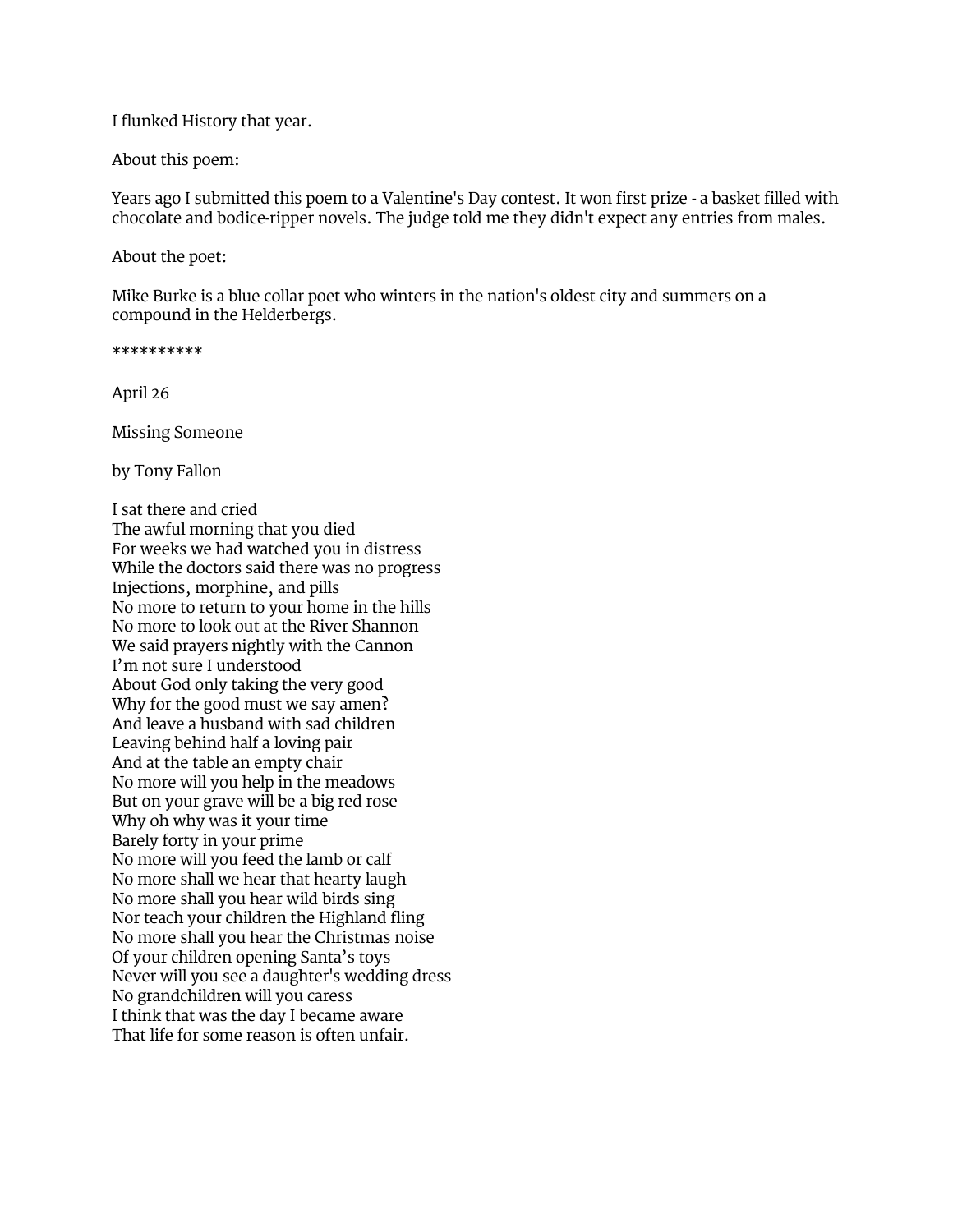#### About this poem:

This poem is about my aunt who died in the early '60s leaving nine young children.

About the poet:

Tony Fallon was born in Athlone, Ireland. He has written short stories, poems, and columns in more publications than he can remember since 1962. He has been on Radio for over 40 years in America and Ireland. Many of his poems and songs are on YouTube. He is Poet Laureate of the Cairo NY Public Library.

\*\*\*\*\*\*\*\*\*\* April 27 Articles of the Morning by Pmboudreaux I get up early I don't want to get up I get up anyway One. coffee, caffeine, pills who said it was going to be easy? do whatever it takes it's going to hurt get up earlier Two. sit at the kitchen table sit and think sit at the kitchen think pull yourself together Do you have a doctor's appointment?

I love the mornings silver-sliver shimmer before the day the humming before the alarm clock goes off I close my eyes

I lie there a long moment slow and warm approaching low and slow the tarmac of the new day

Article Three. jump out of bed jump-up out of bed pull the covers over your head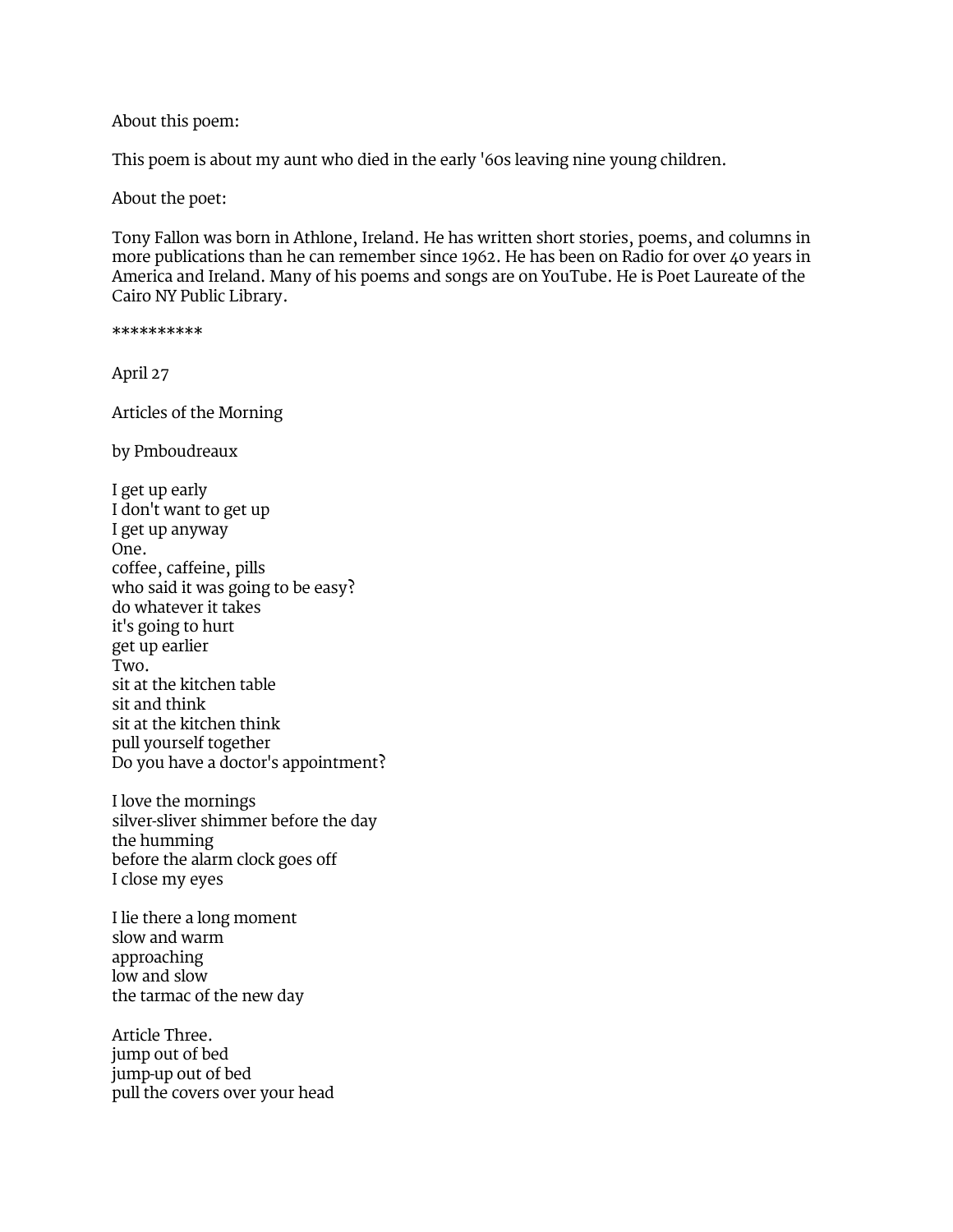One, Two, and Zero. Are you still dreaming? No, that was yesterday still yesterday? or still dreaming Five. I get up early

About this poem:

This poem began as "Articles of Daily Living." If you've ever answered ADL questions concerning a disability, you may have an appreciation for this poem.

About the poet:

Peter Boudreaux is a resident of Rensselaerville and a member of the Library's Poetry and Writing Groups.

\*\*\*\*\*\*\*\*\*\*

April 28

Dissident

by Adam Tedesco

Through the partisan rancor of getting to know the self's tender points in the mirror I discuss the blossoms' frosty coating, how the sky's a void

A pall across the dome, no discernable gradations to be found, I recall a dying bird nursed on a bus ride, every dying bird a synecdoche

Like a parent's narcissism, my unbroken reflection in Lake George's surface then playing Sims with my son, who won't allow my character to woohoo

I spend more time hoping to find the edge of the program than trying to win the game or building a repository of surface instincts and sleep masks

When I was my son's age I imagined someone on the other side of the game kept track of my score. I wanted to win, to feel the praise of the scorekeeper

Like this I found your God by accident, between the words shades and gray a long monotone stretch of the daily, a static spectrum of acceptance

Of all the animals I have been, I have finally come to learn to steer my presence knowing I am no less the animal, but a more common breed at peace in domestication

I recall how you told me that had I been there, had I asked you, you would of bent over the bar in the place we imagined our previous selves meeting

At night muscle memory builds a simulation of us, two strangers melting away memory, how long it would have taken those selves to destroy each other then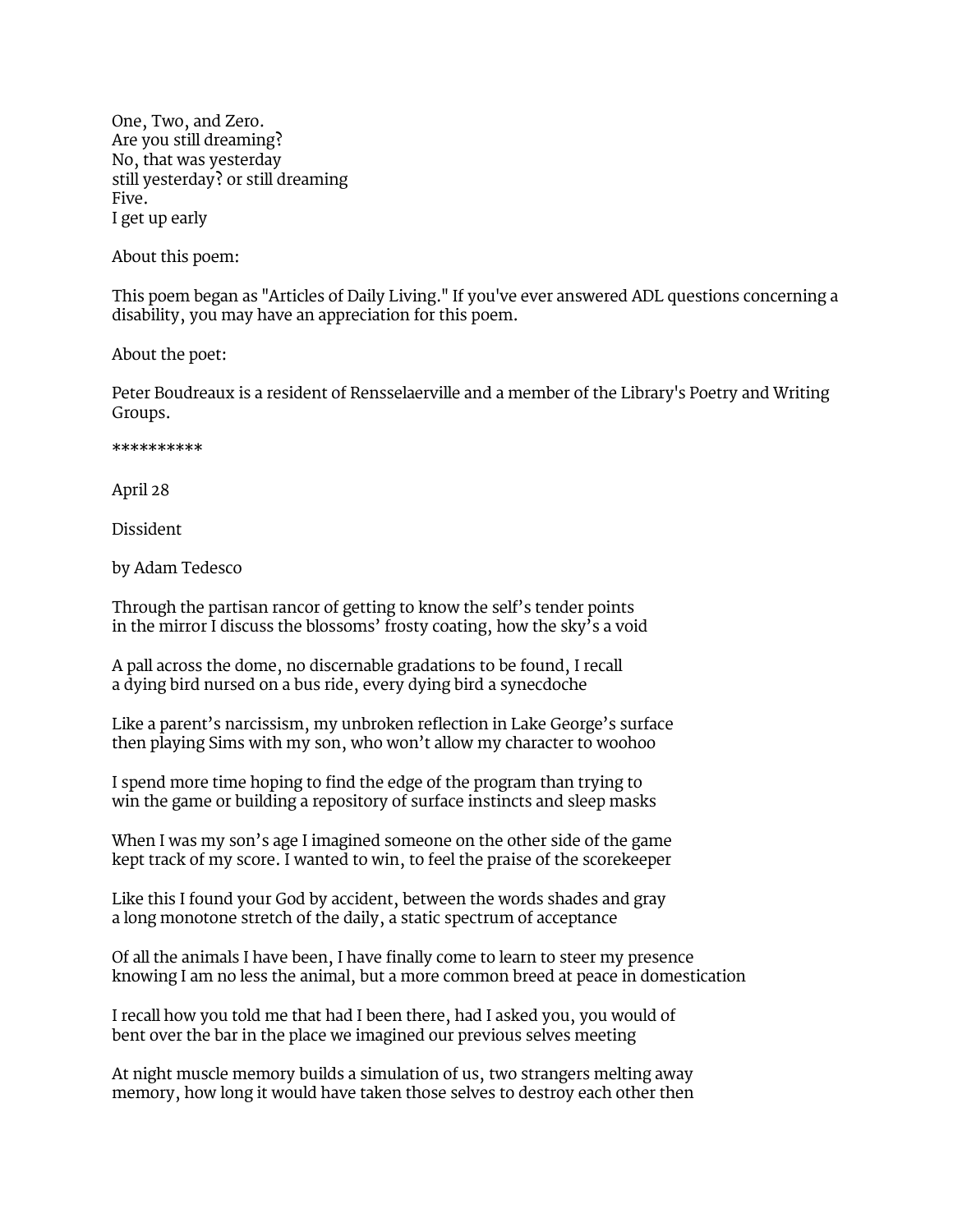I practice the hard work of horrible sleep, the anemic wheeze of a higher power, asleep in the cpap's flow, knowing, whatever I am, sickness or health, I am that aggressively

About this poem:

This poem is part of a larger body of work tentatively titled Four Part Harmonies. Dissident, as well as the rest of the work in the collection, attempts to reconcile the polyvocality of interior monologue with common phenomenological states.

About the poet:

Adam Tedesco is a founding editor of REALITY BEACH, a journal of new poetics. His recent work has appeared or is forthcoming in Interrupture, Gramma Weekly, Funhouse, Fanzine, Powder Keg, and elsewhere. He is the author of several chapbooks, most recently HEART SUTRA, and ABLAZA (Lithic Press).

\*\*\*\*\*\*\*\*\*\*

April 29

Agora

by Dawn Marar

The sound of water builds. Water walls fall. The sound: how one imagines Two ginormous structures Collapsing. A ginormous chorus Voices thousands. Falls overlap, Meeting, cornered. Sound nearly Drowns living. Breeze in trees shade. Water volume diminishes As it falls into the base Of the fountains' center squares. The zephyr carries a drop To one arm; then another. The drop - a single tear. Our gaze falls upon a sea of names. Behind our backs we hear the drone Of a plane or something else On the verge

About this poem:

In ancient Greece, an agora was a public open space used for assemblies and markets. My poem, "Agora" was inspired by a visit to the National September 11 Memorial in NYC. The word "ginormous" is from 1940's military slang: a blend of "gigantic" and "enormous."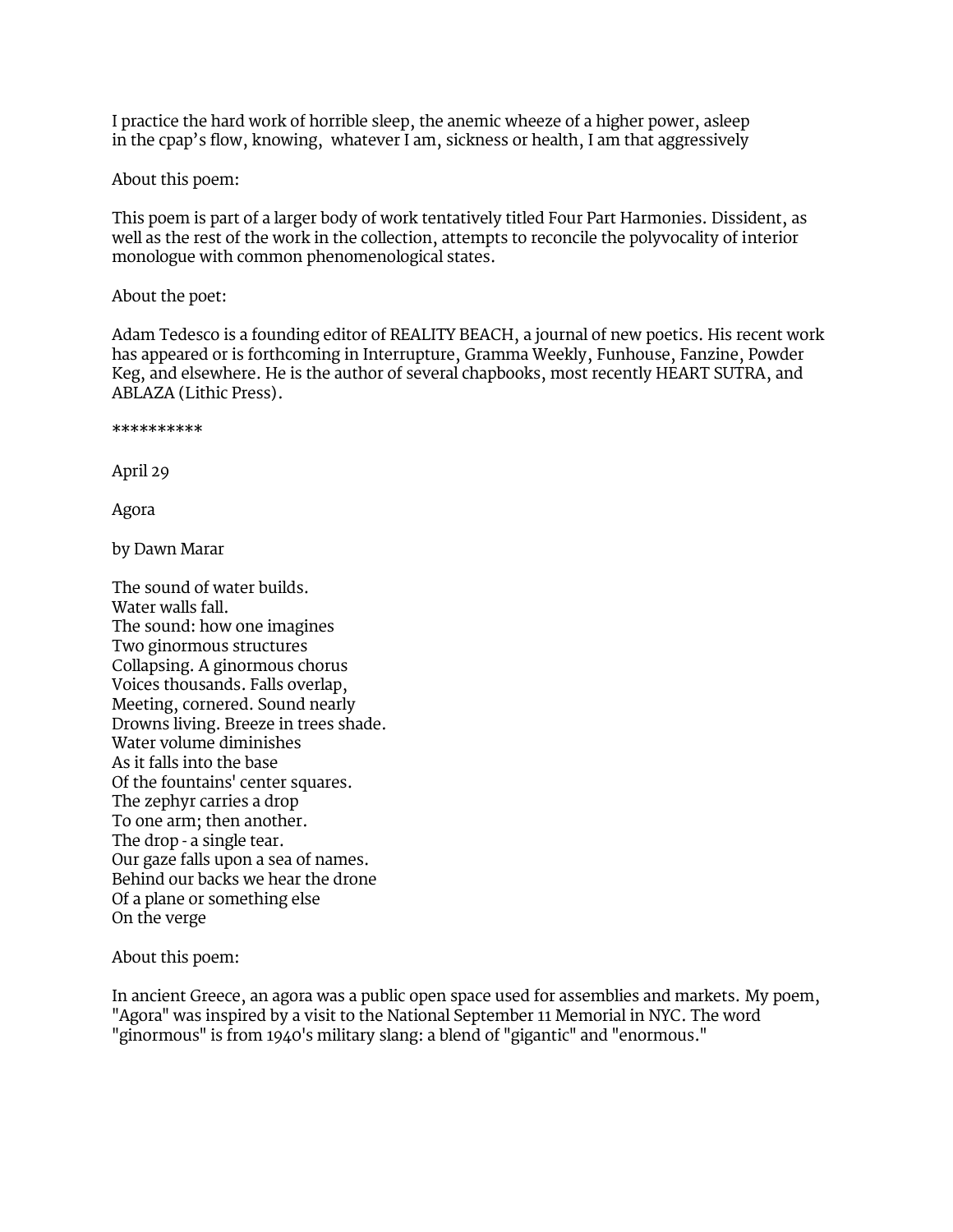#### About the poet:

Dawn Marar's chapbook, Efflorescence, is now available from Finishing Line Press and Amazon. Visit the poet's website at [www.dawnmarar.weebly.com.](http://www.dawnmarar.weebly.com/)

\*\*\*\*\*\*\*\*\*\*

April 30

Notes from the Belly of the Beast

by Tom Corrado

1

And so the damage the static of hair between eye sockets dropping to the floor arms shaking making room for 9-1-1 who asks Which hospital? before hitting the siren over snow-covered streets as if we were going to grandmother's house

#### 2

you know he locks the alcohol in the shed when you're here . . . go ahead grab that rock smash the lock . . . yeah

#### 3

sitting in group *I'm this . . . and I'm that . . . I'm this and that . . .* on turn *but I'm clean . . . yup, clean . . .* and I can play this effin game as well . . . as you

#### 4

he doesn't know shit about this . . . *I'm going for a walk in the woods . . .* should I tell him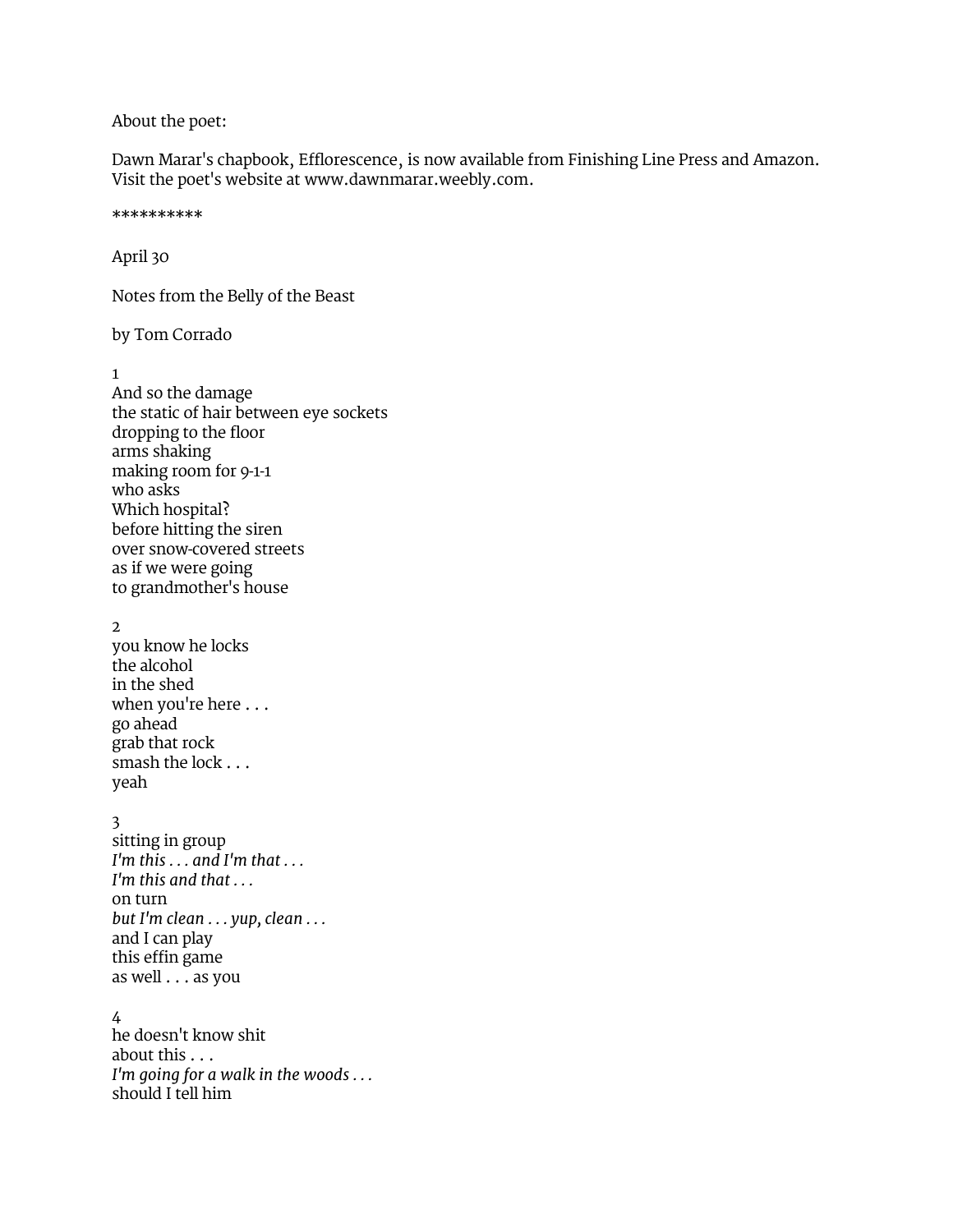I've stashed bottles in plastic bags along the path? I've even got plastic cups . . . hahaha

#### 5

*Drop me off at CVS so I can get a water before group . . .* and a box of cold pills that I'll take into the rest room so I can get out of the store without paying

#### 6

in Walmart I tell him *I need Witch Hazel to take off my makeup* and he says get me a bottle too for an aftershave . . . next morning both bottles . . . gone

#### 7

in Walmart he buys a plastic mattress cover so another futon doesn't get ruined

#### 8

let go from Fantastic Sams for cutting while stoned

#### 9

cutting arms cutting legs cutting . . . to feel . . . something

#### 10

totaled three cars dropped out of three colleges the Monkey is Us

11

she breaks into her counselor's office at the therapeutic community house drinks a bottle of hand sanitizer and is taken to the emergency room